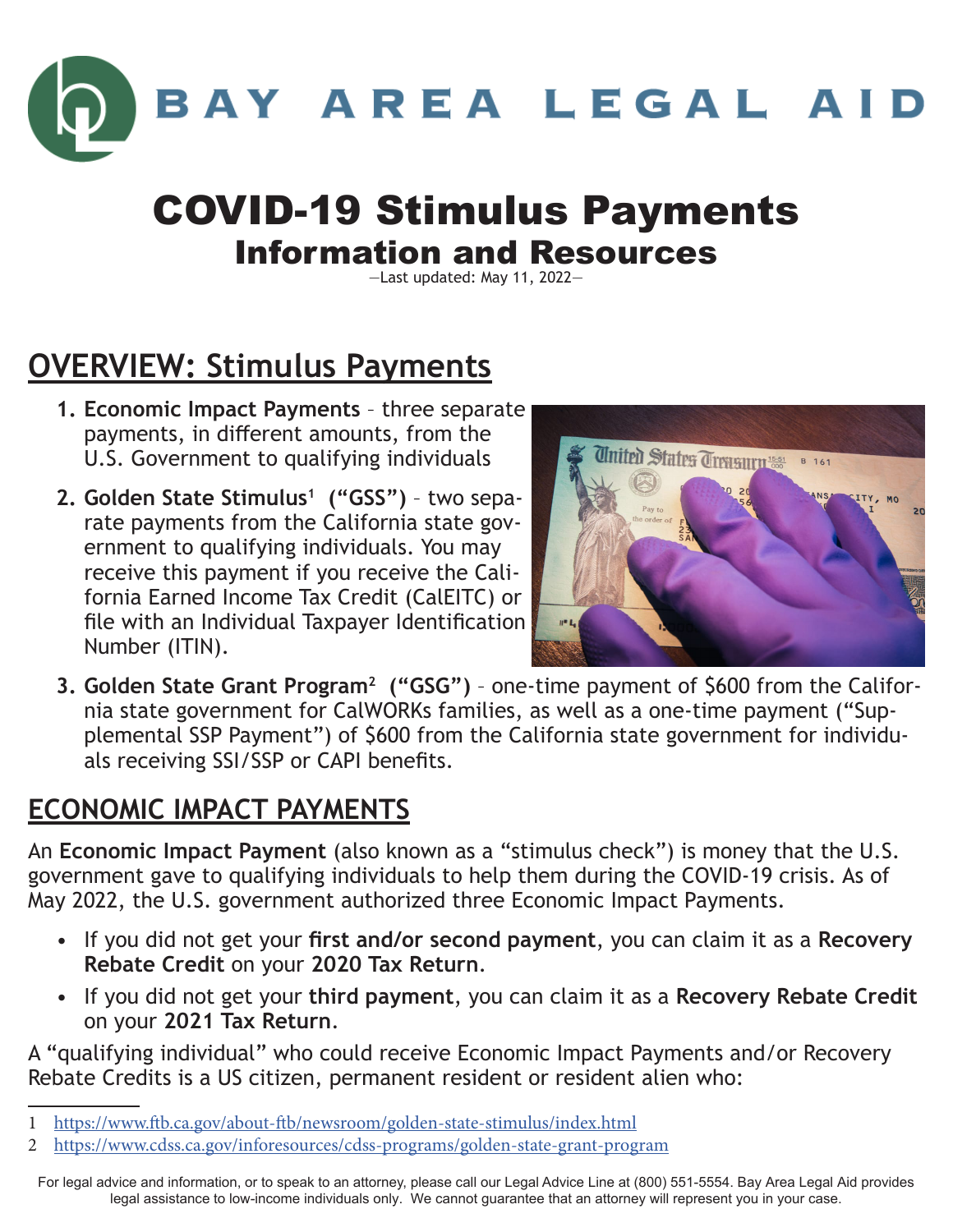

- 1. Has a Social Security number valid for work;
- 2. Could not be claimed as a dependent of another taxpayer; and
- 3. Has an adjusted gross income of less than \$99,000 (singles) or \$198,000 (joint filers)

## **The amount of your Economic Impact Payment(s) and/or Recovery Rebate Credit(s)**

**1. First Economic Impact Payment ("EIP 1")**

- Single and earn less than  $$75,000/year \longrightarrow$  you can get  $$1,200$ .
- Married and file jointly and earn less than  $$150,000/year \longrightarrow$  you can get \$2,400
- Head of household and earn less than  $$112,500 \longrightarrow$  you can get  $$1,200$ .
- You can get \$500 for every child under 17 years old who you claim as a dependent.
- Individuals who have higher incomes will have their payment amount reduced based on their income above the amounts provided above.

#### **2. Second Economic Impact Payment ("EIP 2")**

- Single and earn less than  $$75,000$ /year  $\longrightarrow$  you can get \$600.
- Married and file jointly and earn less than  $$150,000/year \longrightarrow$  you can get \$1,200
- Head of household and earn less than  $$112,500 \longrightarrow$  you can get  $$600$ .
- You can get \$600 for every child under 17 years old who you claim as a dependent.
- Individuals who have higher incomes will have their payment amount reduced based on their income above the amounts provided above.

#### **3. Third Economic Impact Payment ("EIP 3")**

- Single and earn less than  $$75,000/year \longrightarrow$  you can get  $$1,400$ .
- Married and file jointly and earn less than  $$150,000/year \longrightarrow$  you can get \$2,800
- Head of household and earn less than  $$112,500 \longrightarrow$  you can get  $$1,400$ .
- You can get \$1,400 for every individual you can claim as a dependent including dependents over age 17.
- Individuals who have higher incomes will have their payment amount reduced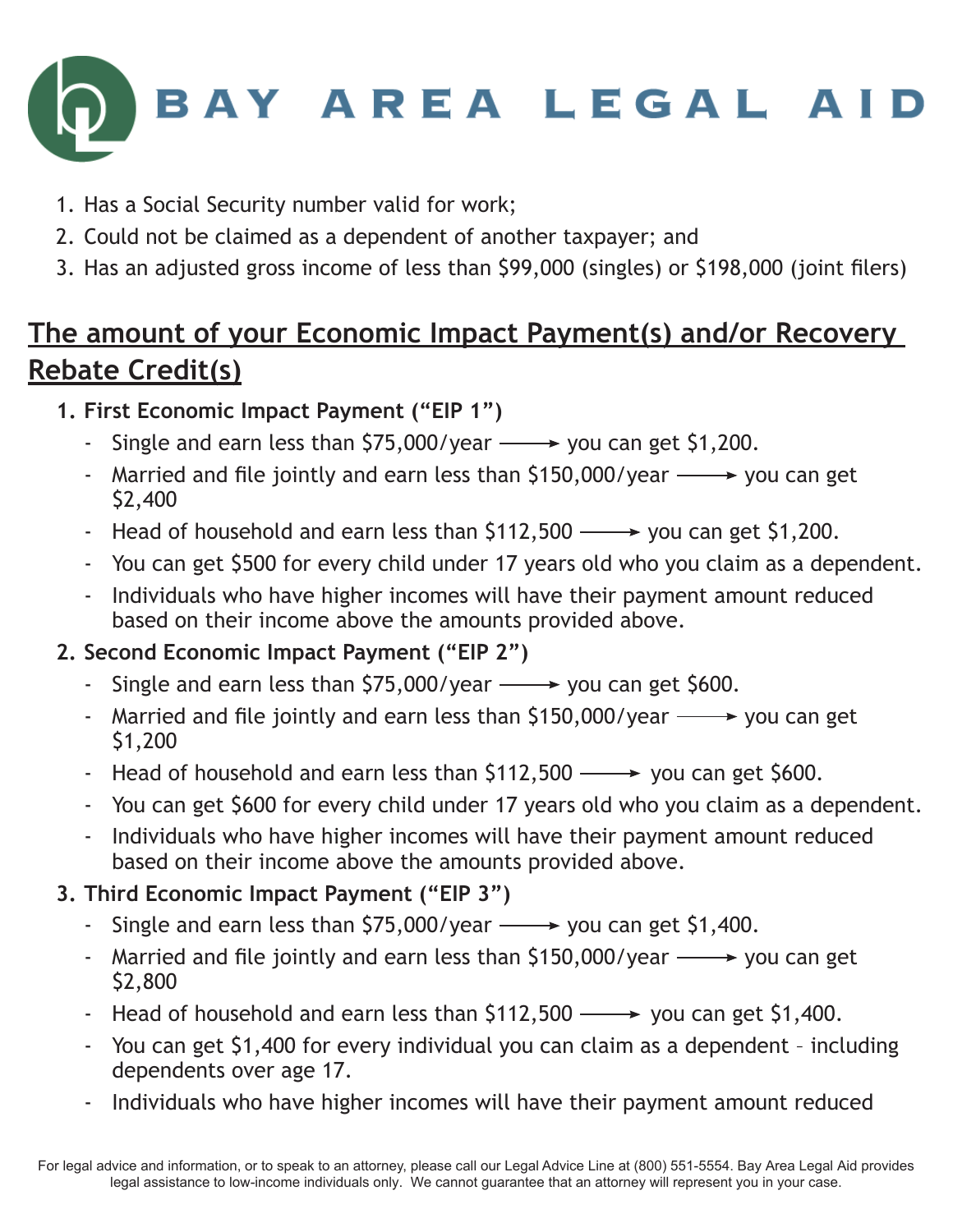

based on their income above the amounts provided above.

Note: The amount of payment(s) that you are eligible to receive is generally calculated based on your income on your 2019 tax return, unless you filed your 2020 tax return before payments were sent. **If your income dropped in 2020 as a result of the pandemic and you qualify for a larger stimulus payment, the IRS should issue a second adjusted payment once the 2020 tax returns are processed.3**

#### **Getting your Economic Impact Payment(s)**

- The IRS announced that it has distributed all three Economic Impact Payments. **If you did not get your first or second Economic Impact Payment, or if you got the wrong amount, you can still claim the payment(s) as a "Recovery Rebate Credit" by filing a 2020 tax return. If you did not get your third Economic Impact Payment, you can claim the payment as a "Recovery Rebate Credit" on your 2021 tax return.** [Please see the Tax Assistance Organizations section below](#page-6-0) for more information about free tax assistance.
- **• First Economic Impact Payment / EIP 1**
	- You should have automatically received your first Economic Impact Payment if:
		- » You filed your 2018 or 2019 tax returns;
		- » You were receiving Social Security retirement, survivors or disability insurance ("RSDI"), Supplemental Security Income ("SSI") benefits as of November 2020; or
		- » You were getting Veterans Affairs ("VA") benefits or Railroad Retirement Benefits ("RRB") before January 1, 2020.
	- You should have also received your Economic Impact Payment if:
		- » You registered successfully on the IRS' Non-Filer Registration Portal before November 21, 2020; or
		- » You filed a Simplified Paper Return and mailed it to the IRS before October 30, 2020.
	- You should have automatically received a supplemental Economic Impact Payment for any of your dependent child(ren) if:
		- » You filed a 2018 or 2019 tax return and claimed your dependent(s) on that tax return.
		- » You registered any dependent(s) on the Non-Filer Registration portal before

<sup>3</sup> <https://www.consumerfinance.gov/coronavirus/managing-your-finances/guide-economic-impact-payments/#receive>

For legal advice and information, or to speak to an attorney, please call our Legal Advice Line at (800) 551-5554. Bay Area Legal Aid provides legal assistance to low-income individuals only. We cannot guarantee that an attorney will represent you in your case.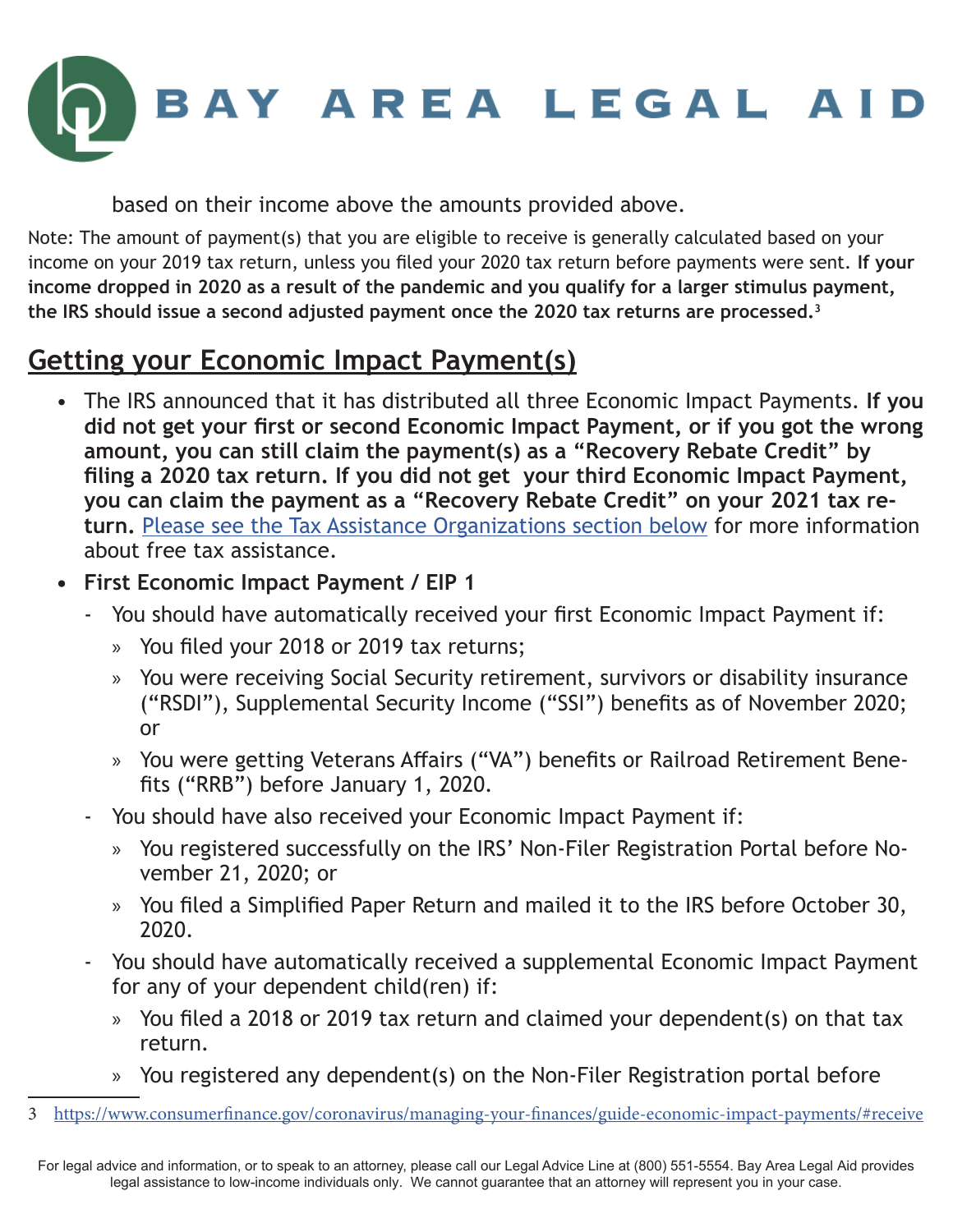

September 30, 2020.

- **If you did not get your first Economic Impact Payment, you can still claim it as a "Recovery Rebate Credit" by filing your 2020 taxes.** [Please see the Tax Assis](#page-6-0)[tance Organizations section below](#page-6-0) for more information about free tax assistance.
- **• Second Economic Impact Payment / EIP 2**
	- The second Economic Impact Payments were distributed during January 2021, and, in general, they were being distributed automatically to anyone who received the first Economic Impact Payment.
	- According to the IRS, you should receive your second payment in the same form that you received your first one. So if you got your first one by mail, you will receive the second one to the same mailing address. Similarly, if you got your first one as a direct deposit to your bank account, the second one will be deposited there as well.
	- **If you did not get your second Economic Impact Payment, you can still claim it as a "Recovery Rebate Credit" by filing your 2020 taxes.** Please see the Tax Assistance Organizations section below for more information about free tax assistance.
- **• Third Economic Impact Payment / EIP 3**
	- The third Economic Impact Payments started being distributed in March 2021, and, in general, they were distributed automatically to anyone who received the first or second Economic Impact Payment and to anyone who filed a 2020 tax return.

#### **Is it possible that I am eligible for only one of the Economic Impact Payments but not all of them?**

- In general, the rules for eligibility are the same for all three Economic Impact Payments. However, there are some important exceptions, including:
	- **Mixed Status Households**. If you are in a household where only one spouse has a valid Social Security Number, the rules changed for eligibility after the first payment. Now, the spouse with the Social Security number can receive the second and third Economic Impact Payments and dependent amounts. Further, the spouse with the Social Security Number can retroactively claim the first Economic Impact Payment (\$1200) and any dependent payments.
		- » Please contact a free tax assistance organization for support and filing your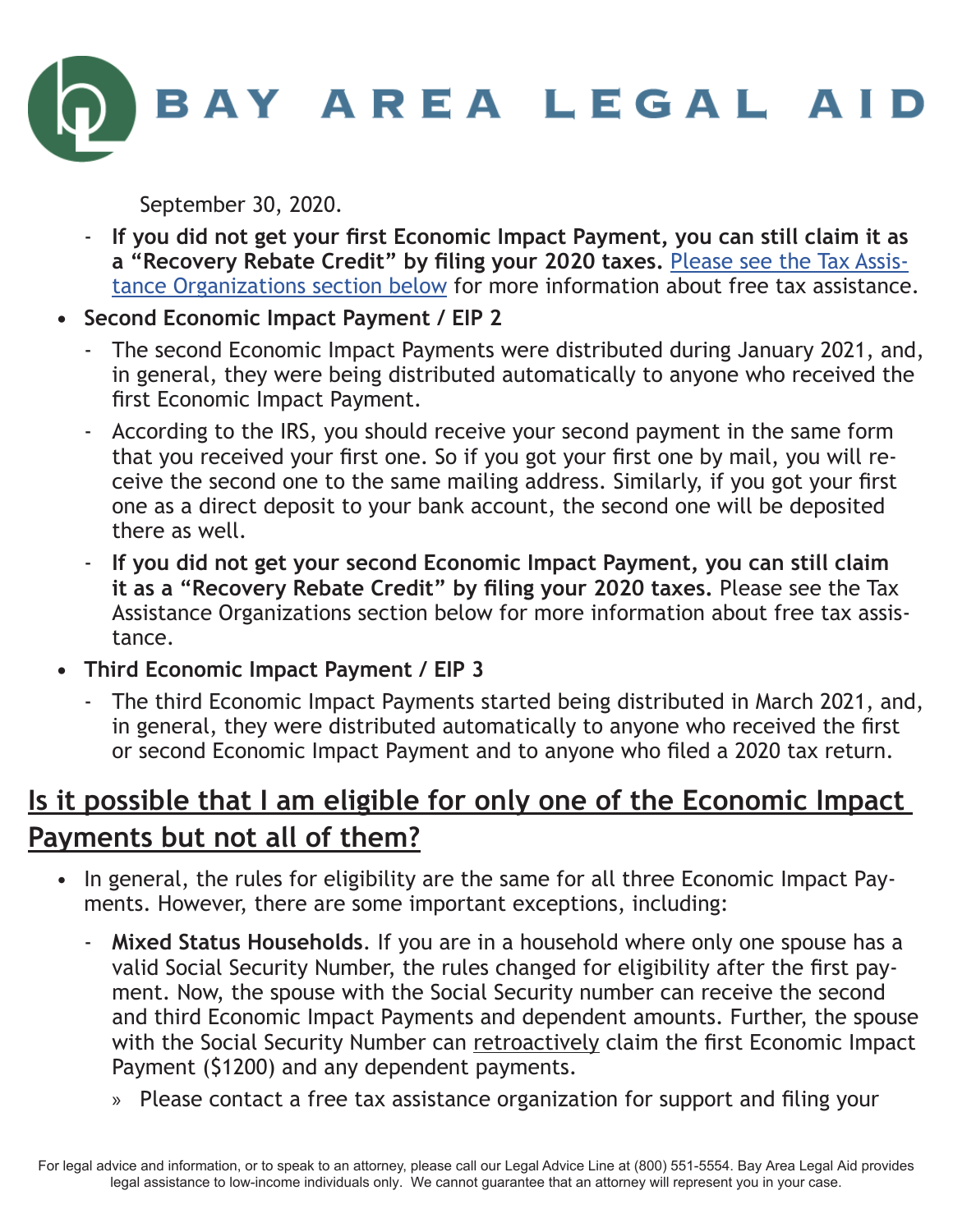

2020 tax return. [Please see the Tax Assistance Organizations section below](#page-6-0) for more information about free tax assistance.

- **Child Support Arrears**. Individuals who owed more than \$150 in child support payments were not eligible for the first Economic Impact Payment. However, these individuals are not barred from receiving the second or third Economic Impact Payments due to child support arrears. If you did not get the first payment due to child support arrears, you may still be eligible for the second and/or third payments.
- For more information and detail about eligibility, please visit [https://www.consum](https://www.consumerfinance.gov/coronavirus/managing-your-finances/guide-economic-impact-payments/#eligible)[erfinance.gov/coronavirus/managing-your-finances/guide-economic-impact-pay](https://www.consumerfinance.gov/coronavirus/managing-your-finances/guide-economic-impact-payments/#eligible)[ments/#eligible](https://www.consumerfinance.gov/coronavirus/managing-your-finances/guide-economic-impact-payments/#eligible) and click on "Eligibility requirements for each stimulus payment".

#### <span id="page-4-0"></span>**I didn't get my Economic Impact Payment(s) or dependent amount (s) and need to file a tax return – will my Recovery Rebate Credit be the same amount as the Economic Impact Payment and dependent amounts?**

- Unfortunately, the rules for the Recovery Rebate Credit are slightly different than the rules for Economic Impact Payments. Therefore, it is possible that you could get a lower amount of the Recovery Rebate Credit even if you qualified for the full amount(s) of Economic Impact Payment.
	- The first Economic Impact Payment could only be offset by child support arrears for the first one.
	- The second Economic Impact Payment could not be offset by any debts.
- However, the Recovery Rebate Credit is treated like any other tax credit, and can be offset by a number of debts, including unpaid taxes, student loans, child support and more. The IRS recently announced that it would exercise its discretion, and not automatically offset the Recovery Rebate Credit amount for federal debts. Thus, as of April 2021, the Recovery Rebate Credit amount may still be offset by any state debts, but not federal debts.
- **• This means that if you are an eligible individual who did not receive your full Economic Impact Payment(s), and you have certain outstanding state debts, some or all of your payment may be withheld by the IRS to cover your debts.**
- If you have outstanding debts, you should contact a Tax Assistance Organization be-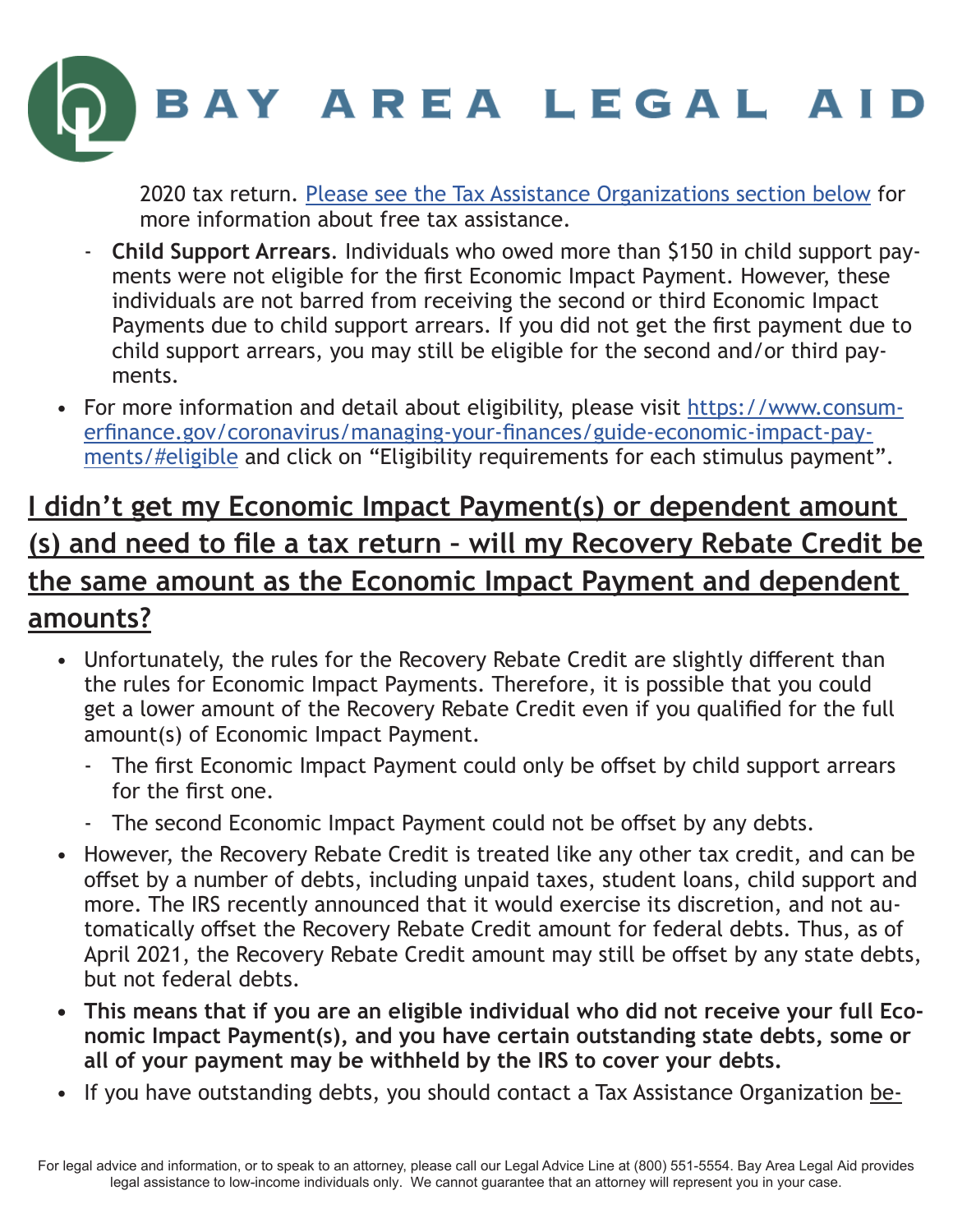

fore filing a 2020 tax return to discuss your specific situation. [Please see the Tax As](#page-6-0)[sistance Organizations section below](#page-6-0) for more information about free tax assistance.

• If you have outstanding tax debts, you can also contact the Taxpayer Advocate Service before filing a 2020 tax return. They may be able to assist you in requesting an "offset bypass refund" if you can prove you are struggling with "financial hardship." Please visit <https://www.taxpayeradvocate.irs.gov/about-us/>or call (877) 777-4778 to contact the Taxpayer Advocate.

For general information on Economic Impact Payments, please visit https://www.irs.gov/ [coronavirus/economic-impact-payment-information-center](https://www.irs.gov/ coronavirus/economic-impact-payment-information-center) and [https://www.irs.gov/coro](https://www.irs.gov/coronavirus/second-eip-faqs)[navirus/second-eip-faqs](https://www.irs.gov/coronavirus/second-eip-faqs).

#### **How do I find the amounts of my Economic Impact Payments?**

- To find the amounts of your Economic Impact Payments, you can check:
	- **Your online IRS account:** If you do not have an IRS account or ID.me account, you can create one at <https://www.irs.gov/payments/your-online-account>. Make sure to have a photo identification read to upload to set the account up. Once you are able to log in, you can check the "Economic Impact Payment Information" section on the Tax Records page.
	- **Your IRS Tax Transcripts:** If you cannot access your online IRS account, you can call the IRS to request your tax transcripts be mailed to you. You can call the Service Transcript Line at (800) 908-9946 and provide your Social Security Number and Mailing Address.
	- **IRS EIP Notices:** These notices were mailed to the address that the IRS has on file. There were three notices: Notice 1444 (shows EIP 1 amount), Notice 1444-B (shows EIP 2 amount), and Notice 1444-C (shows EIP 3 amount).
	- **IRS Letter 6475:** The IRS mailed this letter confirming the total amount of the third Economic Impact Payment and any plus-up payments received for tax year 2021.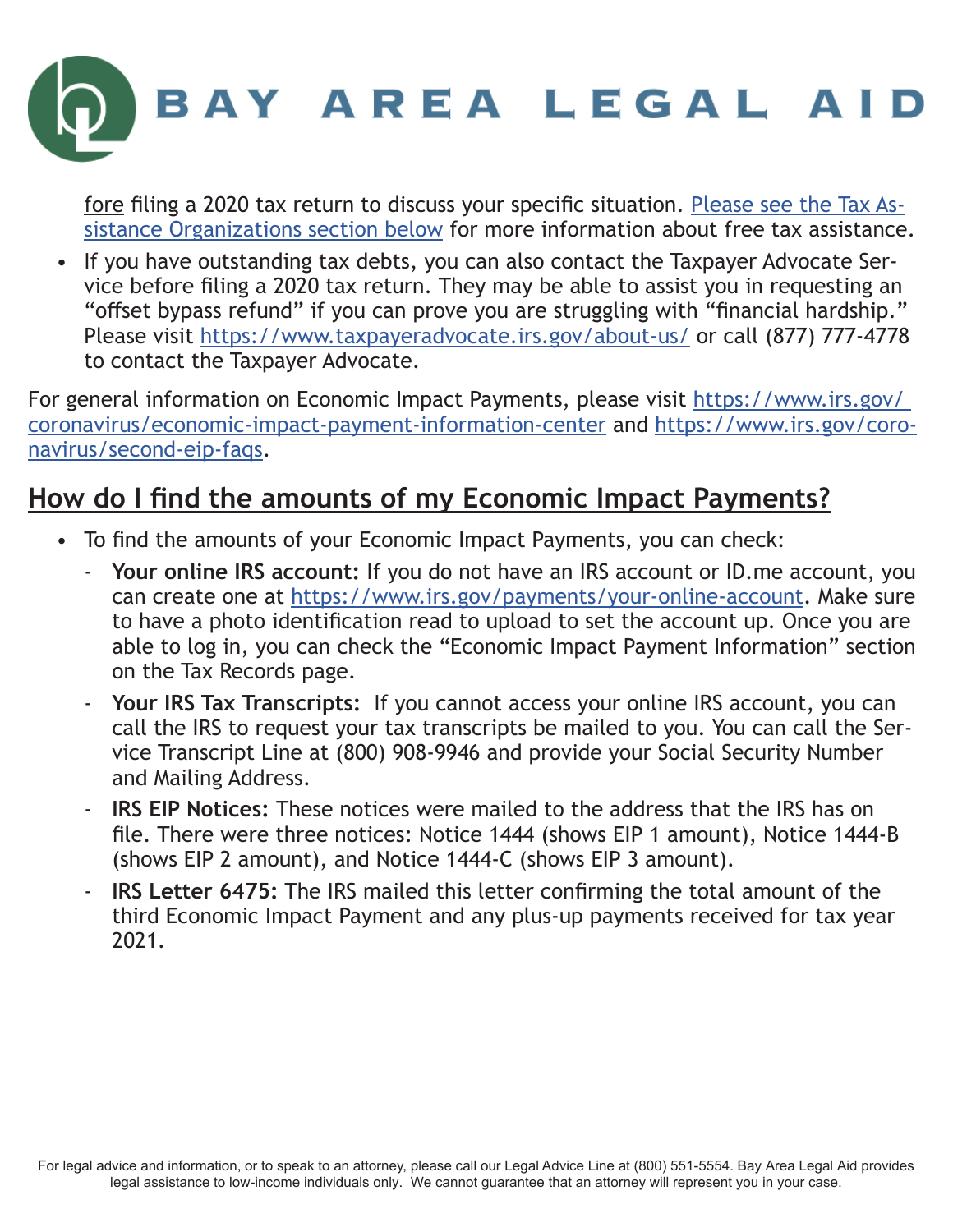

# <span id="page-6-0"></span>Tax Assistance Organizations

In order to receive your stimulus payment(s), you need to file a 2020 and/or 2021 tax return. The deadline for filing a 2020 return passed in 2021, but you can still try to file a late return now.

You can get free high quality tax assistance from a number of organizations. You do not need to pay for tax assistance to file your tax return. Below are a number of organizations offering free high quality tax assistance to low-income individuals. Please note that most of these organizations will require you to make an appointment, and will also ask you for identification, your Social Security card, and any recent tax documents:

- **• Volunteer Income Tax Assistance ("VITA")** To find the free VITA site closest to you, visit<https://irs.treasury.gov/freetaxprep/> or call (800) 906-9887.
- **• United Way of the Bay Area —** <https://earnitkeepitsaveit.org/>or call 2-1-1.
- **• Chinese Newcomers Service Center** Call (415) 421-2111 to make an appointment to drop off your documents at their office in San Francisco. Visit [https://chinesenew](https://chinesenewcomers.org/en/volunteer-income-tax-assistance-program-vita/)[comers.org/en/volunteer-income-tax-assistance-program-vita/](https://chinesenewcomers.org/en/volunteer-income-tax-assistance-program-vita/) for more information.

If you are comfortable claiming your stimulus payments on your own, and you have access to a computer and internet, you can also use the IRS tools to claim your payments:

- **• [GetYourRefund.org](http://GetYourRefund.org)** provides online and virtual assistance for certain low-income individuals to file their tax returns online. You can chat online with an IRS-certified tax preparer and file multiple years of tax returns. You will be required to upload a photo identification.
- **• DIY/File Myself Option** allows certain low-income individuals to file the current year's tax return on their own online. This is the simplest option if you are comfortable doing so on your own and have access to a computer and internet. [https://](https://www.getyourrefund.org/en/diy) [www.getyourrefund.org/en/diy](https://www.getyourrefund.org/en/diy).
- **• GetCTC.org** will be made available in May 2022 and you can sign up for updates at [https://www.getctc.org/en/sign-up.](https://www.getctc.org/en/sign-up) This tool will allow certain low income individuals to claim their stimulus payments and/or Recovery Rebate Credits, and Child Tax Credits at the same time.
- **• IRS Tax Filing Sites** Free tax filing available online at the IRS website, [https://www.](https://www.irs.gov/e-file-providers/free-file-fillable-forms) [irs.gov/e-file-providers/free-file-fillable-forms](https://www.irs.gov/e-file-providers/free-file-fillable-forms)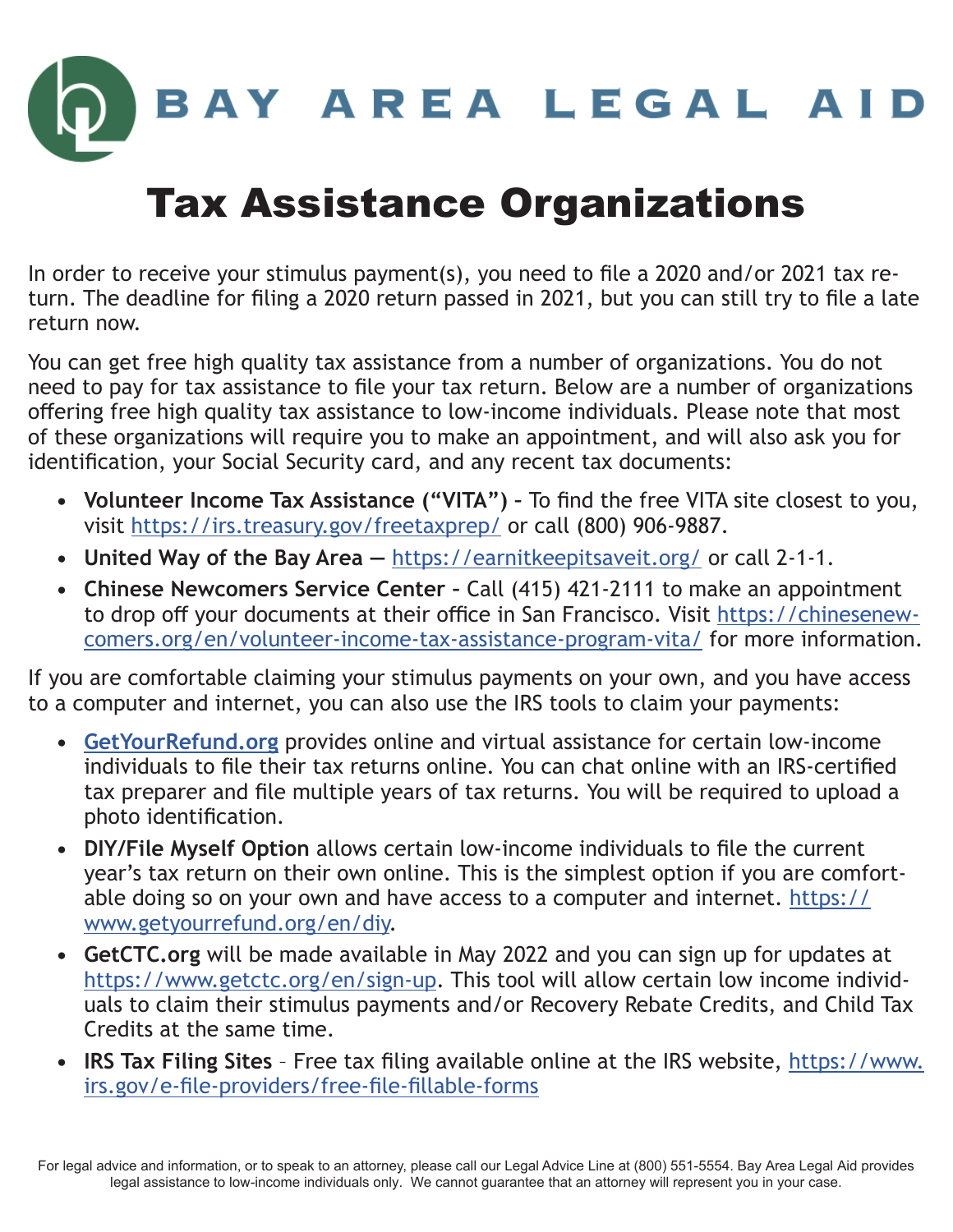# BAY AREA LEGAL AID

# THE BASICS: California's Stimulus Payments

In addition to the Economic Impact Payments from the federal government, you may be eligible for additional stimulus payments from the state of California. Below is a summary of the many COVID-19 relief payments specifically issued by the state of California.

Please note that in order to claim any of these payments, you may need to file a **California state tax return**. [Please see the Tax Assistance Organization section](#page-6-0) for more information.

#### **1. GOLDEN STATE STIMULUS PROGRAM ("GSS")**

- The GSS provides a one-time payment of \$600 or \$1200 to qualifying individuals.
- To qualify for the GSS, you must:
	- » Have filed your 2020 taxes on or before October 15, 2021;
	- » Be either
		- · A CalEITC\* recipient, or
		- · An ITIN filer who made \$75,000 or less (total CA AGI);
	- » Live in California for more than half of the 2020 tax year;
	- » Be a California resident on the date payment is issued; AND
	- » Not be eligible to be claimed as a dependent.
- To qualify for the CalEITC, you must:
	- » Have taxable earned income up to \$30,000;
	- » Not use "married/RDP filing separately" if married or in a Registered Domestic Partnership; AND
	- » Meet all other qualifications
- For more information about when you will receive a payment, including estimated processing times, visit <https://www.ftb.ca.gov/help/time-frames/#/>.
- **Your GSS Amount:**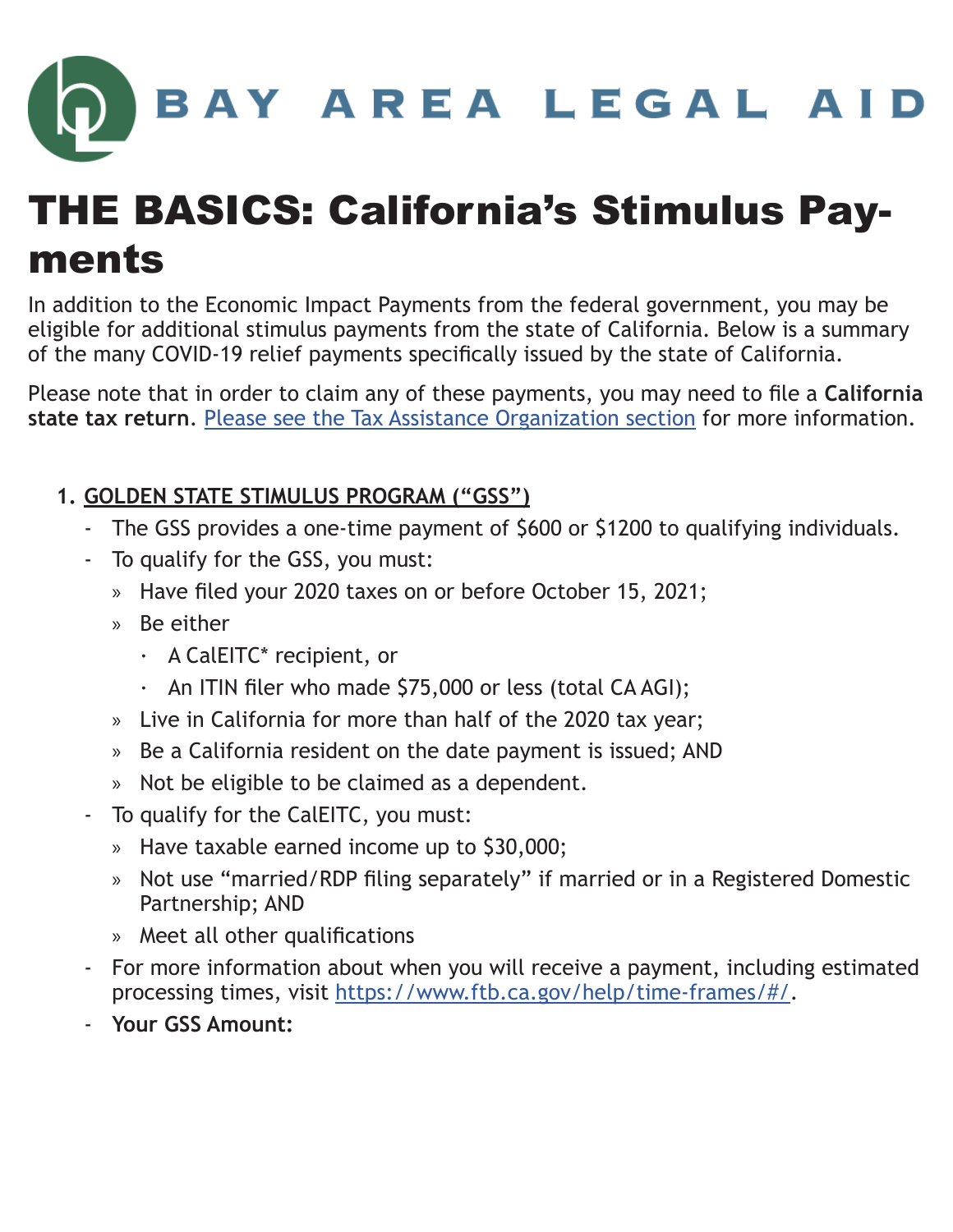

| On your 2020 tax return                             | <b>Stimulus amount</b> |
|-----------------------------------------------------|------------------------|
| You are a CalEITC recipient                         | <b>S600</b>            |
| You:                                                | \$1,200                |
| • Are a CalEITC recipient                           |                        |
| • File with an ITIN; and                            |                        |
| • Made \$75,000 or less (total CA AGI)              |                        |
| You are not a CalEITC recipient, but you:           | \$600                  |
| • File with an ITIN, and                            |                        |
| • Made \$75,000 or less (total CA AGI)              |                        |
| You file a joint return, and:                       | \$600                  |
| • At least one of you files with an ITIN            |                        |
| • Made \$75,000 or less (total CA AGI)              |                        |
| You file a joint return, and:                       | \$1,200                |
| • You are a CalEITC recipient                       |                        |
| At least one of you files with an ITIN<br>$\bullet$ |                        |
| • Made \$75,000 or less (total CA AGI)              |                        |

- If you qualify, or think you may qualify, for the Golden State stimulus payment you need to file your 2020 state tax return. If you qualify for CalEITC, make sure you claim it on your return.
- Visit [Help with Golden State Stimulus](https://www.ftb.ca.gov/about-ftb/newsroom/golden-state-stimulus/help.html) for more information, including frequent issues such as:
	- » You believe you qualify but haven't received a payment
	- » How to return a payment you received in error
	- » Stimulus payments
	- » What to do if you moved
- Note that, in May 2021, the California Governor proposed a second round of Golden State Stimulus payments, but this has not been approved yet, and additional funds are not currently available. Please visit [https://www.gov.](https://www.gov.ca.gov/2021/05/10/california-roars-back-governor-newsom-announces-largest-state-tax-rebate-in-american-history/) [ca.gov/2021/05/10/california-roars-back-governor-newsom-announces-larg](https://www.gov.ca.gov/2021/05/10/california-roars-back-governor-newsom-announces-largest-state-tax-rebate-in-american-history/)[est-state-tax-rebate-in-american-history/](https://www.gov.ca.gov/2021/05/10/california-roars-back-governor-newsom-announces-largest-state-tax-rebate-in-american-history/).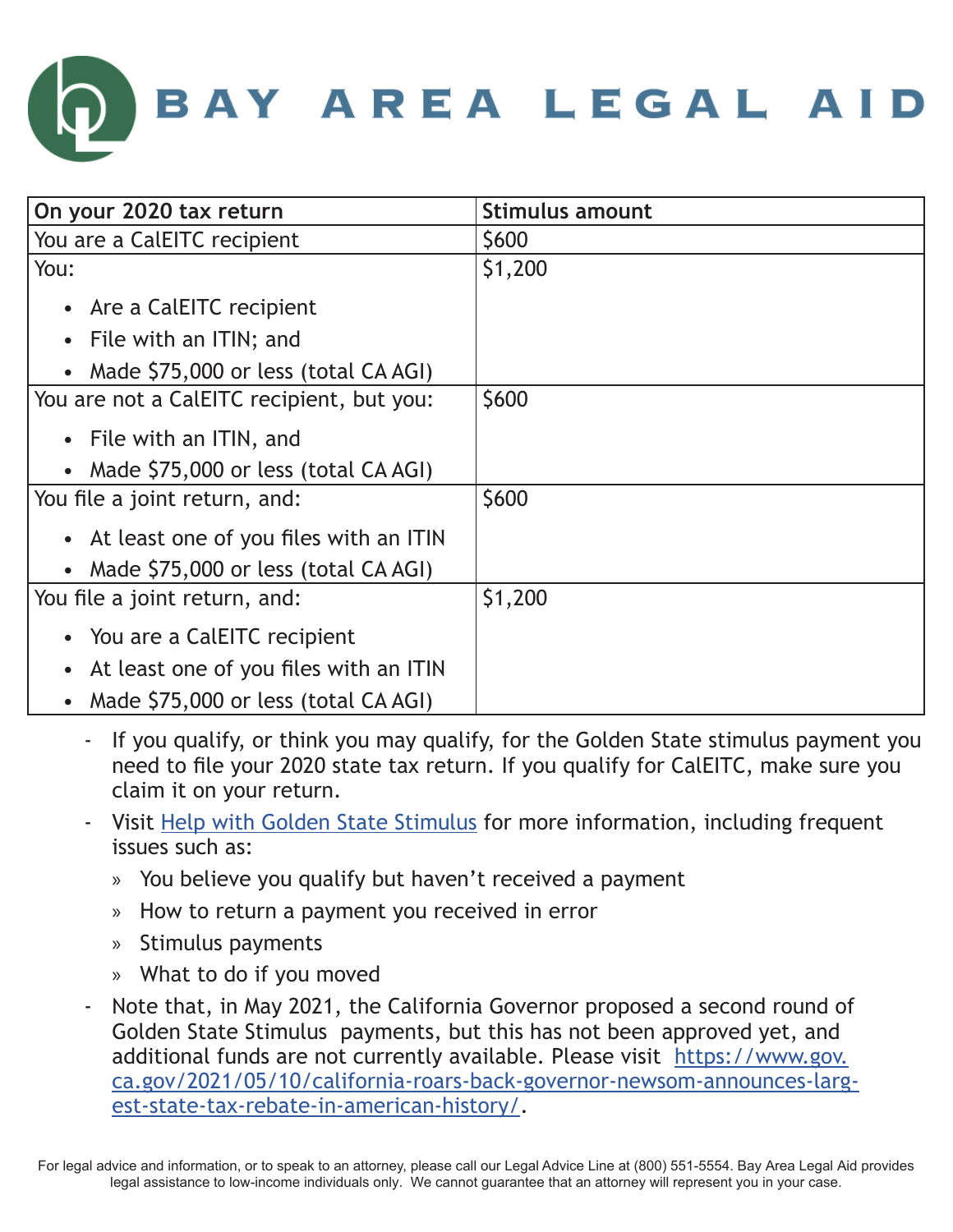

#### **2. GOLDEN STATE GRANT PROGRAM ("GSG")**

- The GSG provides:
	- » A one-time \$600 payment to all eligible CalWORKs Assistance Units. Note that this is a \$600 payment per assistance unit and not per individual in a household.
	- » A one-time \$600 payment ("Supplemental SSP Payment") to all eligible SSI/SSP and CAPI benefit recipients.
- The GSG will be sent automatically to qualifying households who had an active CalWORKS case on March 27, 2021. Payments will be issued in the same way as your monthly CalWORKs payments, for most clients this is through EBT or direct deposit.
- **GSG payments do not impact your CalWORKs or CalFresh eligibility or monthly benefits!**
- GSG Payments were being automatically mailed out based on zip code beginning June 2021.
- For more information:
	- » Refer to the [GSG Payment page;](https://www.cdss.ca.gov/inforesources/cdss-programs/golden-state-grant-program) [SSP Payment FAQs;](https://www.cdss.ca.gov/Portals/9/SSISSP/SSP-Payment-FAQs.pdf) [SSP Payment FAQs Spanish](https://www.cdss.ca.gov/Portals/9/SSISSP/SSP-Payment-FAQs-SP.pdf).
	- » If you are an SSI or CAPI recipient and did not receive this payment, or for any other questions, you can call **(866) 312-3100**.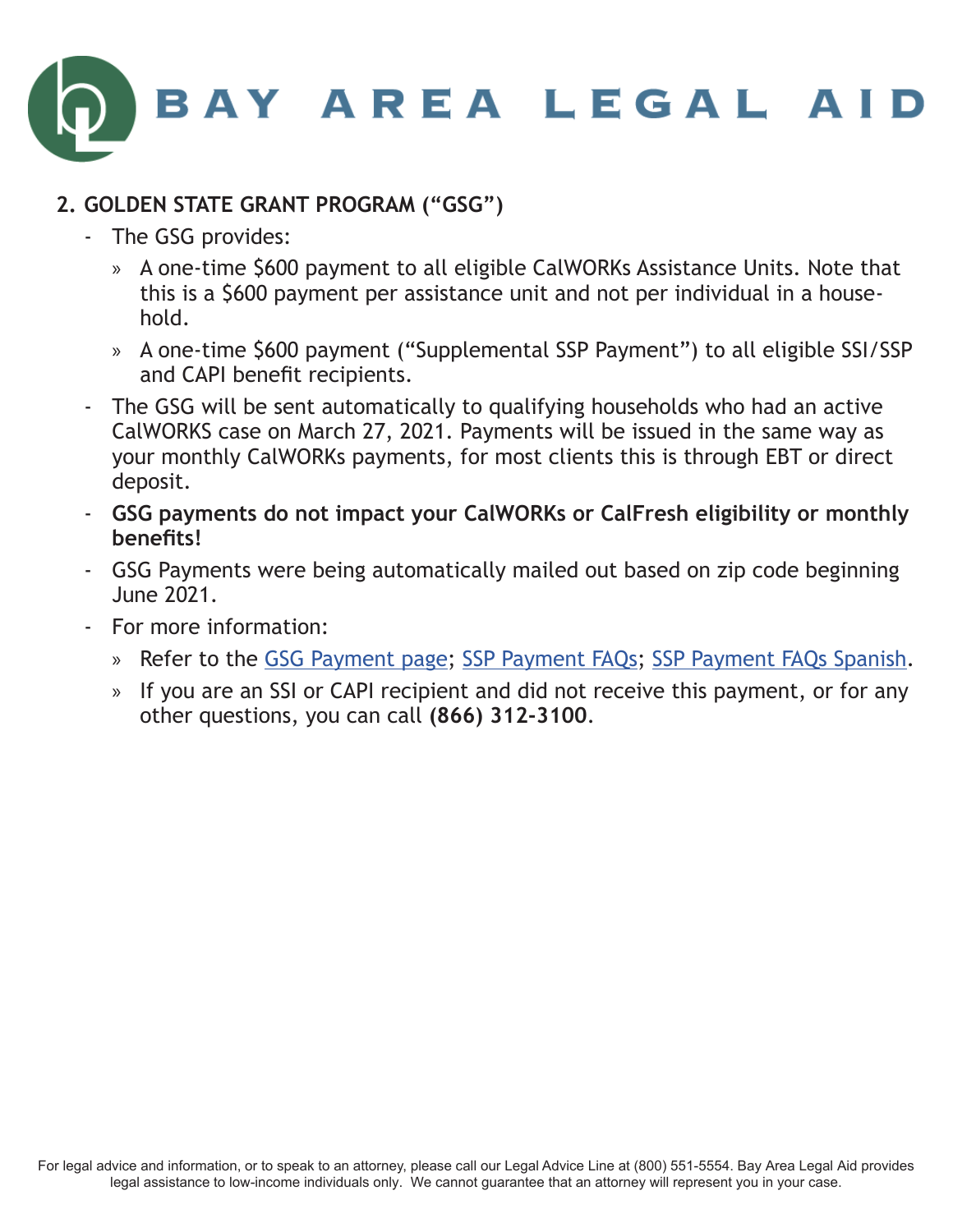BAY AREA LEGAL AID

# COVID-19 Economic Impact Payments Fraud Alert

#### **There is a risk of fraud connected to Economic Impact Payments. Be careful!**

Here are some important tips:

- The IRS will not call or email you to ask for any personal information or bank account information related to the Economic Impact Payment.
- Do not give this kind of personal information to anyone who calls you or emails you for it.
- The IRS will never threaten you or ask for important information by email.
- You do not need to pay anything to get the Economic Impact Payment. If you need help, there are free service providers who can help.
- The IRS won't tell you to deposit your Economic Impact Payment then send them money back because they paid you more than they owed you. That's a fake check scam.

**If you receive an unsolicited email, text, or social media attempt that appears to be from the IRS or an organization associated with the IRS, like the Department of the Treasury Electronic Federal Tax Payment System, notify the IRS at [phishing@irs.gov.](mailto:phishing%40irs.gov?subject=)**

If you are a victim of a COVID-19 scam, report it to the Department of Justice's National Center for Disaster Fraud (NCDF) at 866-720-5721 or [submit an online complaint.](https://www.justice.gov/disaster-fraud/ncdf-disaster-complaint-form) IRS-related scams, including fraud or theft of Economic Impact Payments, should also be [reported](https://www.treasury.gov/tigta/contact_report_covid_complaint.shtml)  [to the Treasury Inspector General for Tax Administration \(TIGTA\)](https://www.treasury.gov/tigta/contact_report_covid_complaint.shtml).

#### **For more information, please visit:**

- Federal Trade Commission ("FTC") Coronavirus Scams web page at [https://www.con](https://www.consumer.ftc.gov/features/coronavirus-scams-what-ftc-doing )[sumer.ftc.gov/features/coronavirus-scams-what-ftc-doing](https://www.consumer.ftc.gov/features/coronavirus-scams-what-ftc-doing )
- Social Security Association ("SSA") blog at [https://blog.ssa.gov/inspector-gener](https://blog.ssa.gov/inspector-general-warns-about-new-social-security-benefit-suspension-scam/)[al-warns-about-new-social-security-benefit-suspension-scam/](https://blog.ssa.gov/inspector-general-warns-about-new-social-security-benefit-suspension-scam/)

For legal advice and information, or to speak to an attorney, please call our Legal Advice Line at (800) 551-5554. Bay Area Legal Aid provides legal assistance to low-income individuals only. We cannot guarantee that an attorney will represent you in your case.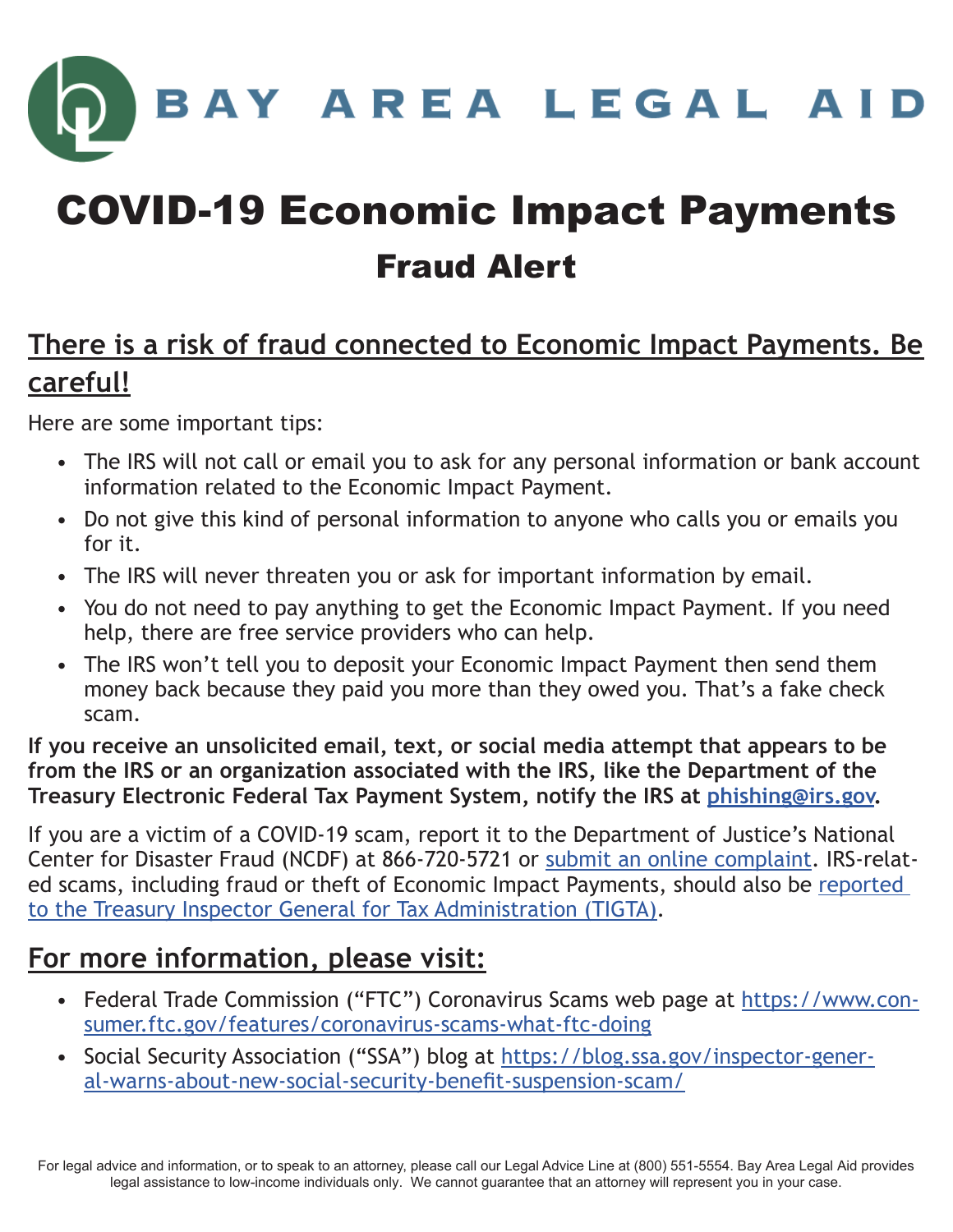

- Office of the Inspector General ("OIG") website at [https://oig.ssa.gov/newsroom/](https://oig.ssa.gov/newsroom/news-releases/march20-advisory ) [news-releases/march20-advisory](https://oig.ssa.gov/newsroom/news-releases/march20-advisory )
- [Internal Revenue Service \("IRS"\) website at https://www.irs.gov/compliance/crimi](https://www.irs.gov/compliance/criminal-investigation/irs-warns-about-covid-19-economic-impact-payment-fraud )nal-investigation/irs-warns-about-covid-19-economic-impact-payment-fraud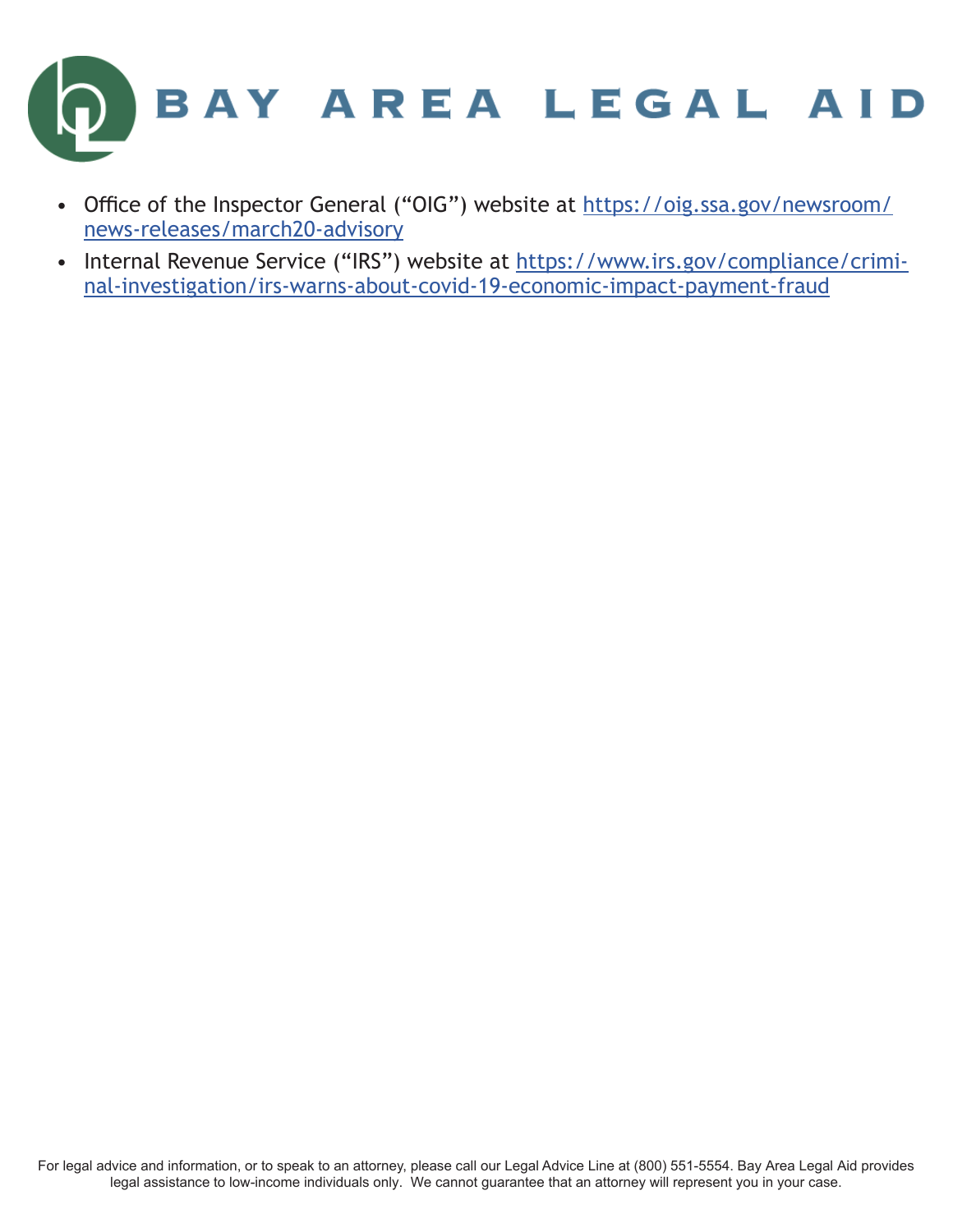BAY AREA LEGAL AID

# COVID-19 Economic Impact Payments Frequently Asked Questions (FAQ)

#### **How can I get help filing a tax return so I can claim my "Recovery Rebate Credit"?**

- You can get free high quality tax assistance from a number of organizations. You do not need to pay for tax assistance to file your tax return.
- Below are organizations offering free high quality tax assistance to low-income individuals. Please note that most of these organizations will require you to make an appointment, and will also ask you for identification, your Social Security number, and any recent tax documents:
	- **Volunteer Income Tax Assistance ("VITA")** To find the free VITA site closest to you, visit <https://irs.treasury.gov/freetaxprep/>or call (800) 906-9887.
	- **United Way of the Bay Area** <https://earnitkeepitsaveit.org/>or call 2-1-1.
	- **Chinese Newcomers Service Center** Call (415) 421-2111 to make an appointment to drop off your documents at their office in San Francisco. Visit [https://chi](https://chinesenewcomers.org/en/volunteer-income-tax-assistance-program-vita/)[nesenewcomers.org/en/volunteer-income-tax-assistance-program-vita/](https://chinesenewcomers.org/en/volunteer-income-tax-assistance-program-vita/) for more information.

#### **How will I get the Economic Impact Payment?**

• You should have received your Stimulus Payment(s) in the same form that your government benefits or tax refund usually comes – either deposited directly into your bank account, deposited directly into your Direct Express card, or by check or debit card mailed to the mailing address you most recently provided to the IRS.

#### **I don't have a permanent address—What should I do?**

- If you have a safe address, such as a non-profit organization, social services office, or community center, where you can have important mail sent, you can use that address with the organization's permission. You may also choose to use a friend or family member's address if that address is safe for you to access mail.
- You can also use a General Delivery address, and have your mail sent to your local

For legal advice and information, or to speak to an attorney, please call our Legal Advice Line at (800) 551-5554. Bay Area Legal Aid provides legal assistance to low-income individuals only. We cannot guarantee that an attorney will represent you in your case.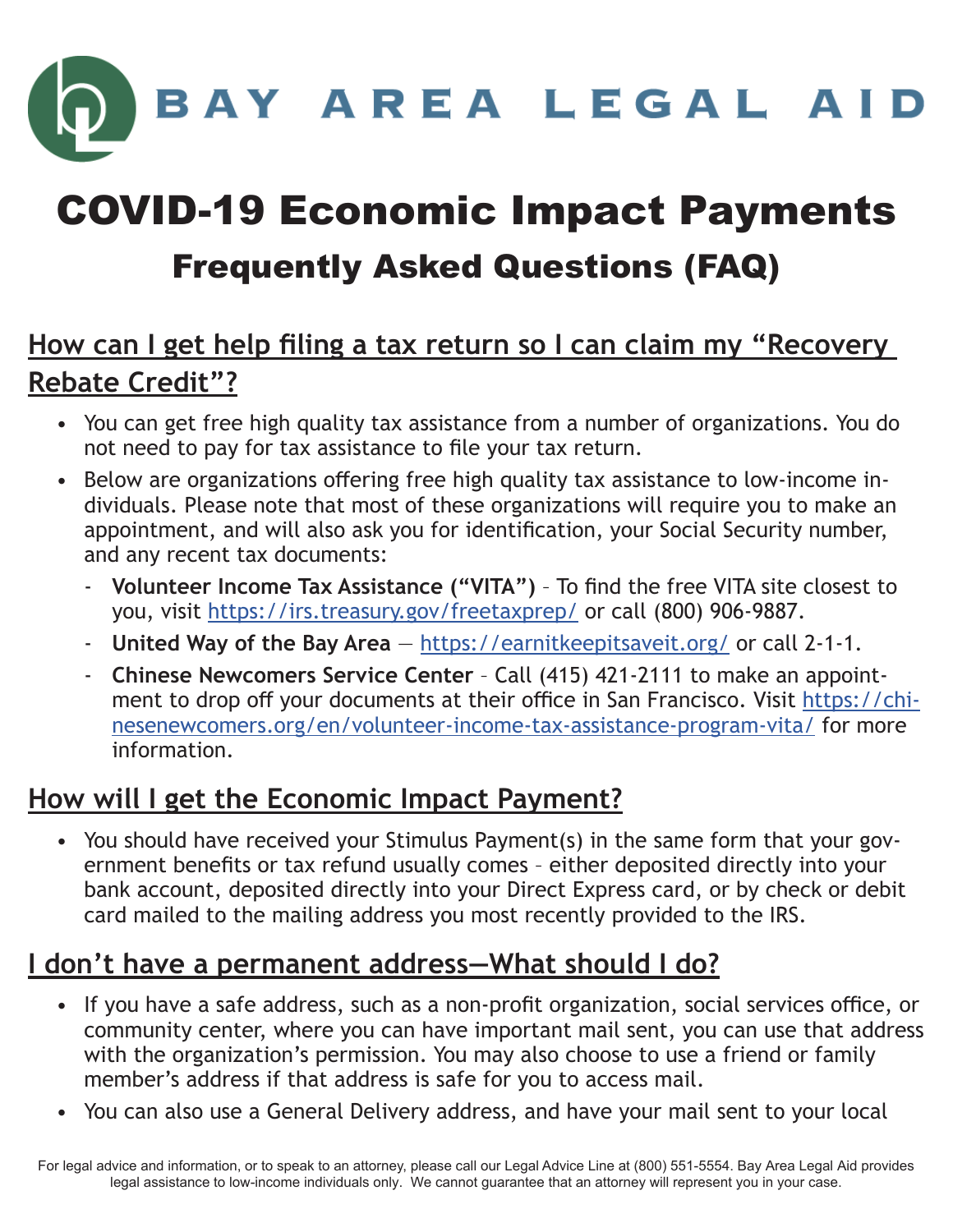

post office. Please note you will need photo ID to pick up your mail from the post office. Visit<https://faq.usps.com/s/article/What-is-General-Delivery>or [https://sf](https://sfhomeless.wikia.org/wiki/General_Delivery_-_U.S._Post_Office)[homeless.wikia.org/wiki/General\\_Delivery\\_-\\_U.S.\\_Post\\_Office](https://sfhomeless.wikia.org/wiki/General_Delivery_-_U.S._Post_Office) for more information.

• You may prefer to set up a bank account if you do not have a safe mailing address, and have your payment(s) directly deposited into your account.

#### **I don't have access to a computer or internet—What should I do?**

• You can use a free public computer at a public library. Visit [https://aclibrary.org/](https://aclibrary.org/welcome-back%e2%80%af/) [welcome-back%e2%80%af/](https://aclibrary.org/welcome-back%e2%80%af/) for information about new limited visiting times available at many local libraries.

#### **How can I check the status of my Economic Impact Payment?**

- It is no longer possible to check the status of Economic Impact Payments using the IRS's Get My Payment tool. However, you can create an account through the IRS website or IDme.com by visiting<https://www.irs.gov/payments/your-online-account>. Make sure to have a photo identification read to upload to set the account up. Once you are able to log in, you can check the "Economic Impact Payment Information" section on the Tax Records page.
- To check the status of your **Recovery Rebate Credit** after you file your tax return, you can use the IRS Get Your Refund Status tool by entering your information (including the exact amount of refund/credit claimed on your tax return) at [https://](https://sa.www4.irs.gov/irfof/lang/en/irfofgetstatus.jsp) [sa.www4.irs.gov/irfof/lang/en/irfofgetstatus.jsp](https://sa.www4.irs.gov/irfof/lang/en/irfofgetstatus.jsp).
- If you cannot access your online IRS account, you can call the IRS to request your tax transcripts be mailed to you. You can call the Service Transcript Line at (800) 908- 9946 and provide your Social Security Number and Mailing Address.

#### **Do individuals who are or were incarcerated still qualify for an Economic Impact Payment?**

- Yes, incarcerated individuals may still qualify for Economic Impact Payment(s) and/or Recovery Rebate Credit(s) if they meet the other eligibility criteria.
- Please note that you may be able to use your facility's address as your mailing address when you file a 2020 or 2021 tax return.
- If you are or were incarcerated and did not get your Stimulus Payments, please con-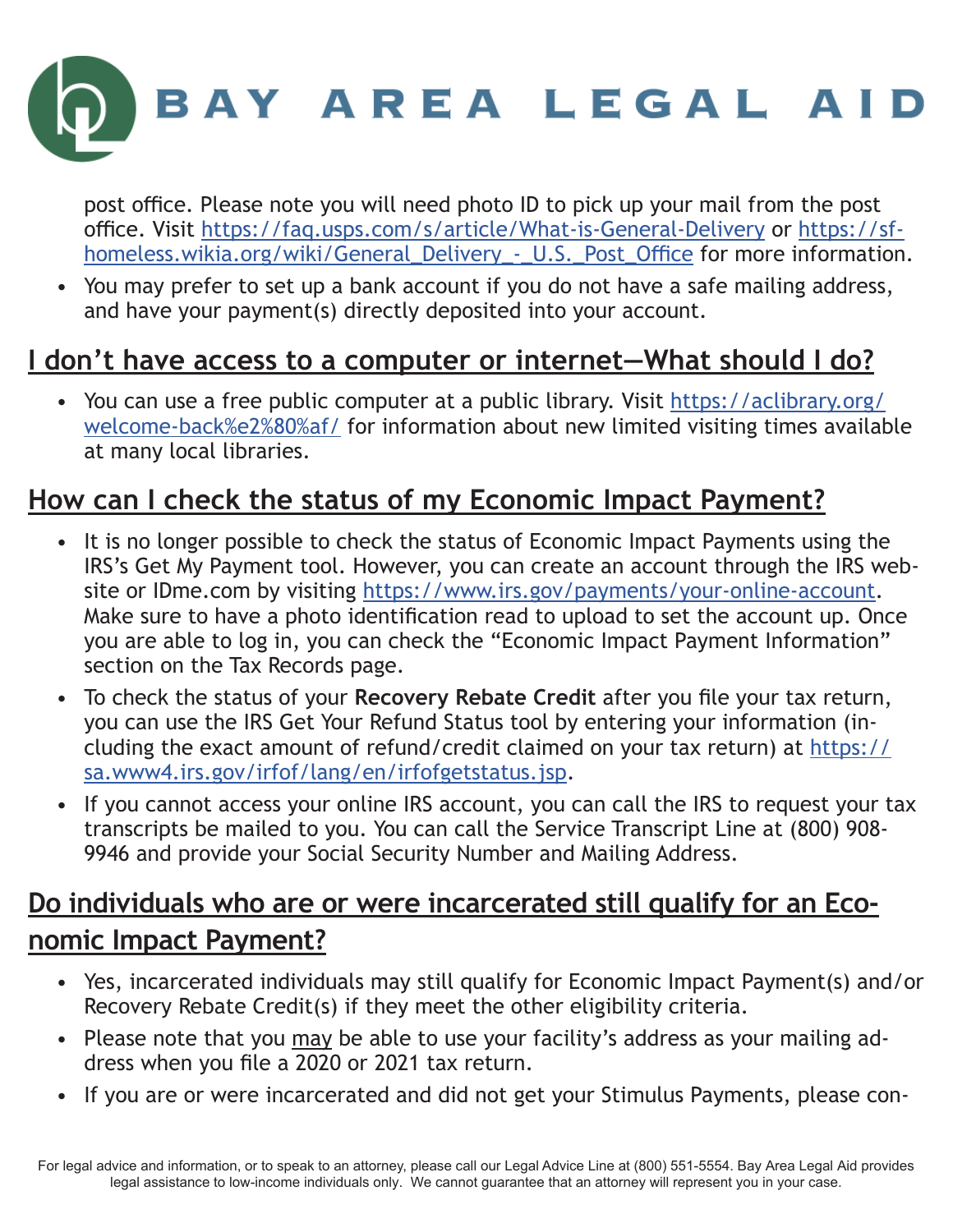

tact a free tax assistance organization to determine your eligibility and to file a 2020 tax return or to use the IRS Non-Filer Portal. [Please see the Tax Assistance Organiza](#page-6-0)[tions section](#page-6-0) for more information about free tax assistance.

- If you are denied an Economic Impact Payment or Recovery Rebate Credit, and you think it is because you were or are incarcerated, or if you got a lower amount because your spouse or dependent was incarcerated, or if the facility where you were incarcerated returned your payment to the IRS instead of giving it to you, please reach out to your Bay Area Legal Aid representative, or call the Legal Advice Hotline at (800) 551- 5554.
- Please be aware that you may receive a letter from the IRS after submitting your 2020 or 2021 tax return asking you to verify your identity. If you are incarcerated when you received this letter, your facility is required to help you submit the appropriate information to the IRS. Information about how a jail or prison can help you respond to an IRS letter can be found at [https://caresactprisoncase.org/irs-update](https://caresactprisoncase.org/irs-update-to-prison-officials-re-letter-4883c-5071c-6330c-or-6331c-received-by-incarcerated-persons/)[to-prison-officials-re-letter-4883c-5071c-6330c-or-6331c-received-by-incarcerated](https://caresactprisoncase.org/irs-update-to-prison-officials-re-letter-4883c-5071c-6330c-or-6331c-received-by-incarcerated-persons/)[persons/](https://caresactprisoncase.org/irs-update-to-prison-officials-re-letter-4883c-5071c-6330c-or-6331c-received-by-incarcerated-persons/).

## **Will the Economic Impact Payment(s) or Recovery Rebate Credit reduce my cash aid (like GA, SSI, CalWORKs, etc.), school meals, WIC, Medi-Cal or CalFresh?**

- No as long as you spend the Economic Impact Payment check in 12 months.
	- (Note that this might not be true for San Francisco General Assistance recipients. Please contact your Bay Area Legal Aid representative if you live in San Francisco and have had your GA benefits impacted.)
	- The payments are not considered a resource for 12 months.
	- The payments are not counted as income.

## **I owe money—Will the IRS take that out of my Economic Impact Payment?**

- The IRS was only allowed to take out from your first Economic Impact Payment if you owed child support greater than \$150.
- The IRS is not allowed to take out any of your second or third Economic Impact Pay-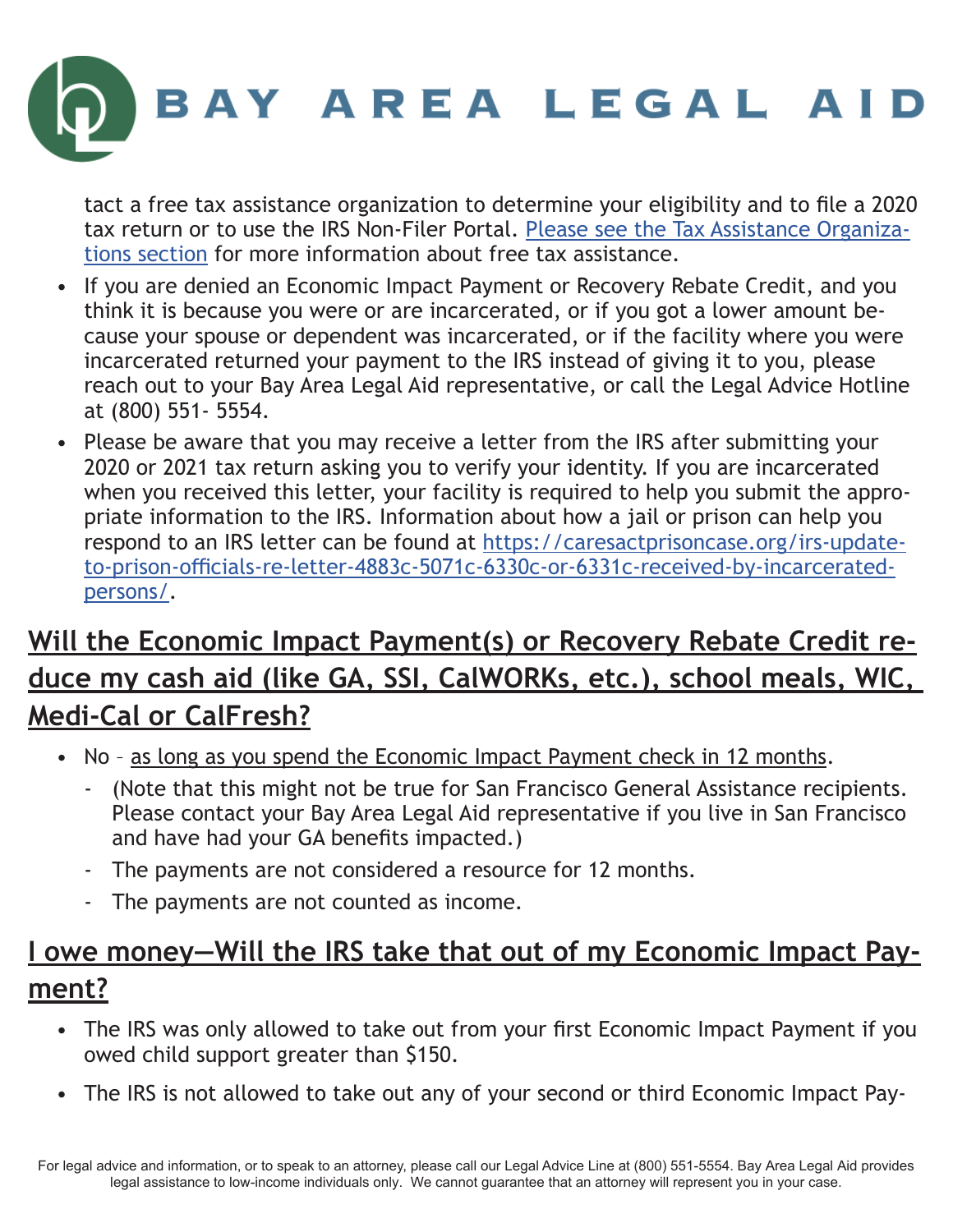

ment if you owed child support, or for any other debt.

- However, if you did not get the full amount of your Economic Impact Payment(s) and need to file a tax return to request a Recovery Rebate Credit, it is important to note that the IRS is currently permitted to offset the Recovery Rebate Credit for any debts that you owe. *Please see* [the Tax Assistance Organizations section](#page-6-0) for more information about free tax assistance.
- Please also see **[I didn't get my Economic Impact Payment\(s\) or dependent amount](#page-4-0)  [\(s\) and need to file a tax return – will my Recovery Rebate Credit be the same](#page-4-0)  [amount as the Economic Impact Payment and dependent amounts?](#page-4-0)** (above) for more details.
- Be careful of private creditors who may try to garnish payments from your bank account that you owe on outstanding court judgments. If you are concerned about a debt collector coming after your Economic Impact Payment for unpaid judgments, please contact the court to see if there is an outstanding writ of execution for the judgment, or call our Legal Advice Line at 1-800-551-5554.
- If you have any questions or concerns about a person or entity trying to take part of your Economic Impact Payment for a prior loan, please contact our Legal Advice Line at 1-800-551-5554.

## **What do I do if I have a qualifying dependent but didn't get a check for them?**

- You should have received an additional amount with your first and second Economic Impact Payments for your dependent child(ren) under age 17 if you filed your 2018 or 2019 taxes claiming these dependent(s), received RSDI, SSI, VA or RRB, OR you registered your dependent child(ren) on the IRS Non-Filer registration website before September 30, 2020. You should have received an additional amount with your third Economic Impact Payment for your dependents of any age if you filed your taxes or receive certain public benefits.
- For more information about qualifying dependents, please visit [https://www.irs.gov/](https://www.irs.gov/publications/p501#en_US_2020_publink1000220868) [publications/p501#en\\_US\\_2020\\_publink1000220868](https://www.irs.gov/publications/p501#en_US_2020_publink1000220868).
- If you did not receive an additional amount for your dependent(s), you can still try to claim that amount as part of your "Recovery Rebate Credit" by filing a 2020 tax return. [Please see the Tax Assistance Organizations section](#page-6-0) for more infor- mation

For legal advice and information, or to speak to an attorney, please call our Legal Advice Line at (800) 551-5554. Bay Area Legal Aid provides legal assistance to low-income individuals only. We cannot guarantee that an attorney will represent you in your case.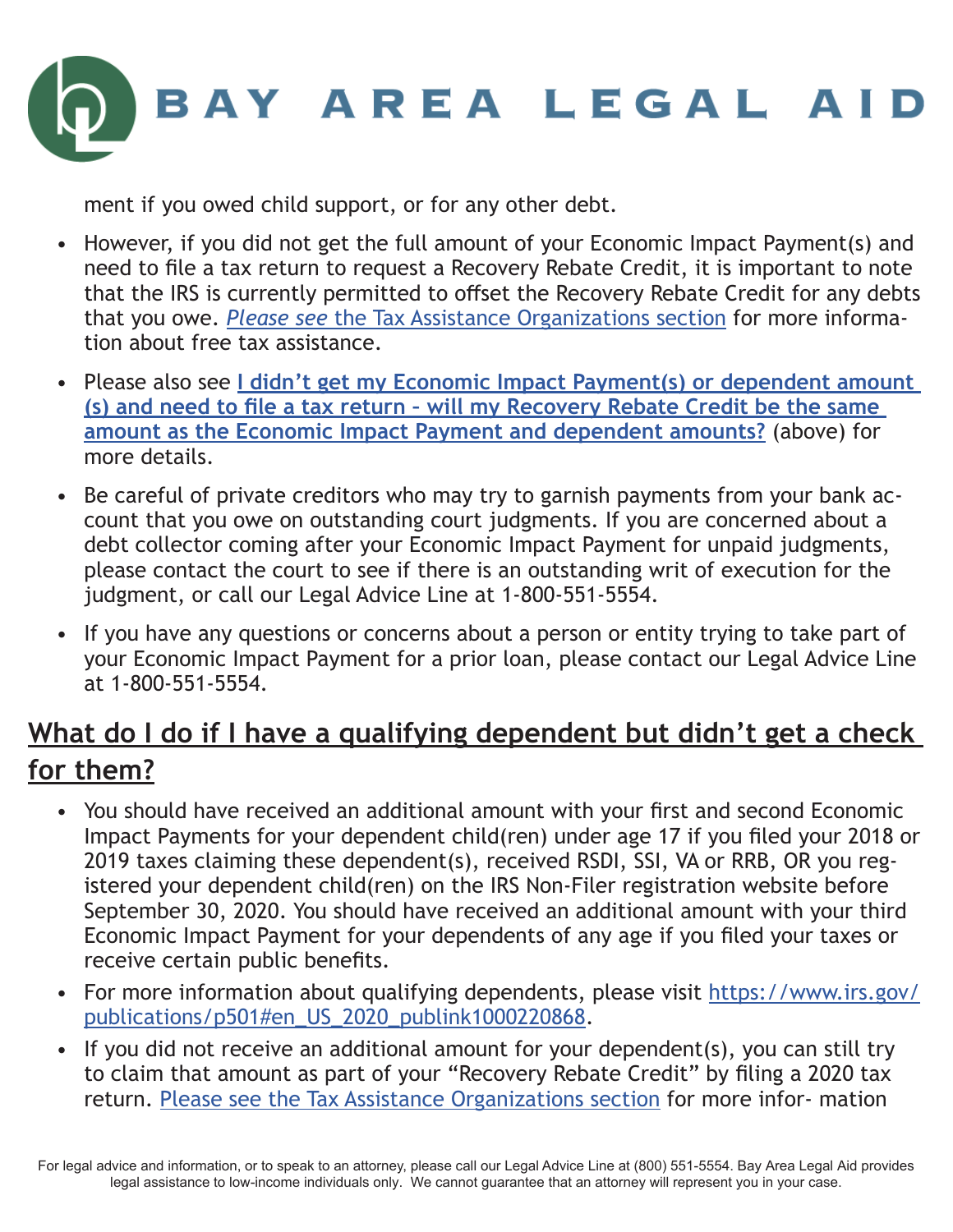

about free tax assistance.

## **Can I get the additional amounts for dependents who I claimed that are over 17 years old?**

- For the first and second Economic Impact Payments, the additional payments per dependent were only available for qualifying dependents under age 17.
- For the third Economic Impact Payment, the additional payments per dependent were available for any qualifying dependent of any age.

#### **What should I do if I was claimed as a dependent by someone else and now can't get the Economic Impact Payment?**

- Someone who was properly claimed as a dependent by someone else, or could have been properly claimed as a dependent by someone else, is not entitled to their own Economic Impact Payment.
- To determine whether you should have been claimed by another person as their dependent, you may want to seek out professional tax advice or assistance for support. *Please see* [the Tax Assistance Organizations section](#page-6-0) for more information about free tax assistance. You can also get more information about qualifying dependents at [https://www.irs.gov/publications/p501#en\\_US\\_2020\\_publink1000220868](https://www.irs.gov/publications/p501#en_US_2020_publink1000220868).
- If you should not have been claimed as a dependent, you can claim the Recovery Rebate Credit by filing taxes for 2020. Note that you will need to file a paper return and that this would cause an audit of your return and the return of the person who claimed you as a dependent. If you have questions about this, please contact your Bay Area Legal Aid representative, or one of the organizations in the [Tax Assistance](#page-6-0)  [Organizations section](#page-6-0).

#### **I did not get my Economic Impact Payment—What should I do?**

- There are a number of reasons you may not have gotten your first and/or second Economic Impact Payment. Here are a few possibilities:
	- Someone else claimed you as a dependent;
	- You owe child support payments;
	- Someone else received your check and will not give it to you;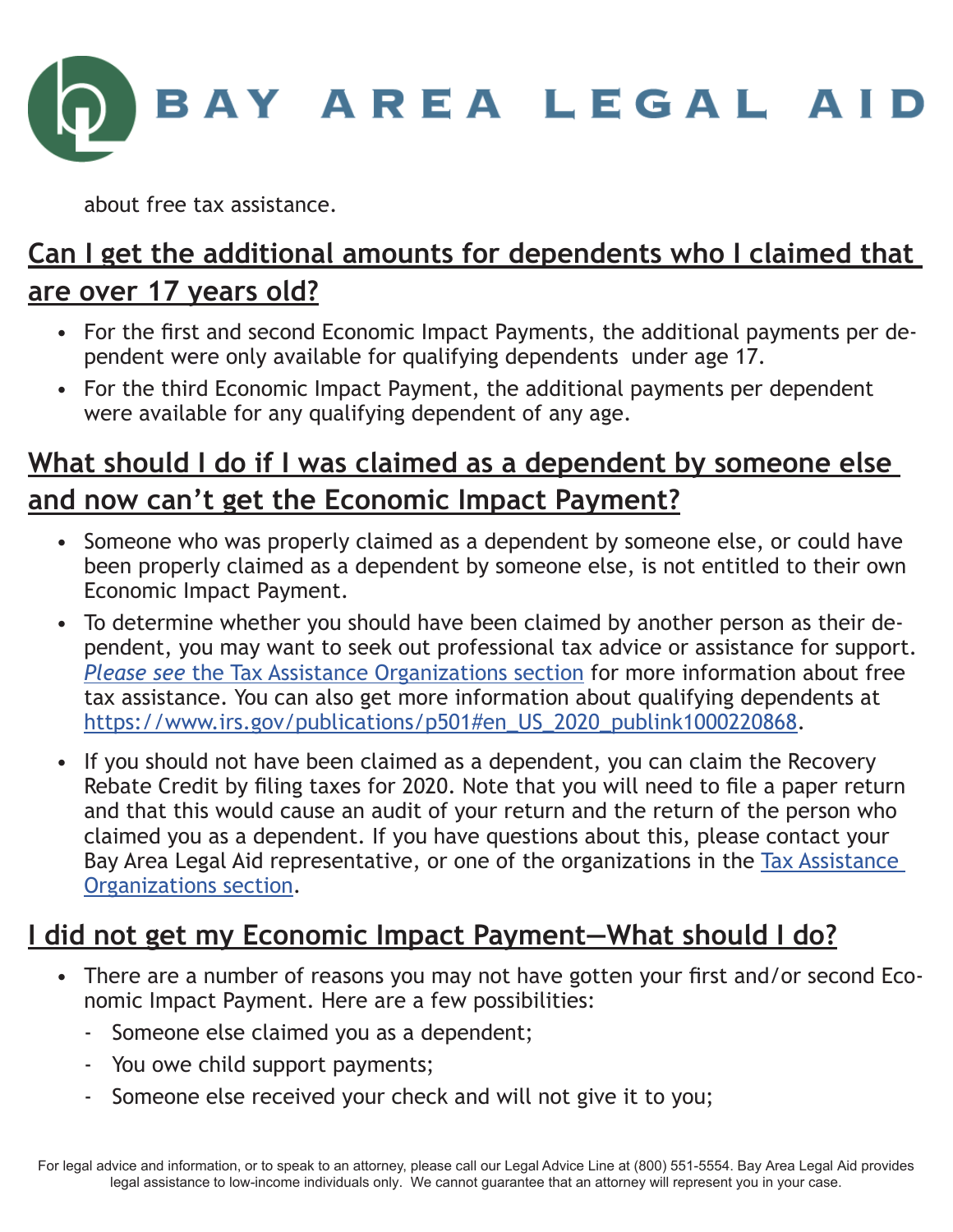

- Your check was sent to an old mailing address or another address that you cannot access;
- Your check was deposited into a bank account that you no longer have access to and/or
- Your payment was deposited to a direct express card that you do not have.
- Please contact your Bay Area Legal Aid representative directly, or call our Legal Advice Line at 1-800-551-5554.
- You can also reach out to Volunteer Income Tax Assistance (VITA) at [https://](https://www.benefits.gov/benefit/1543) [www.benefits.gov/benefit/1543](https://www.benefits.gov/benefit/1543) o[r https://irs.treasury.gov/freetaxprep/]( https://irs.treasury.gov/freetaxprep/) or by calling 1-800-906-9887, or to United Way of the Bay Area at [https://earnitkeep](https://earnitkeepitsaveit.org/)[itsaveit.org/](https://earnitkeepitsaveit.org/) or by calling 2-1-1.
- The IRS Taxpayer Advocate may be able to assist you if you did not receive an Economic Impact Payment, or did not receive the correct amount, in the following limited situations:
	- Non-Filer who claimed a dependent but did not receive the portion of the Economic Impact Payment for their dependents;
	- Eligible individuals who filed for an "Injured Spouse Allocation" but did not receive an Economic Impact Payment;
	- Individuals whose Economic Impact Payment was based on a 2018 or 2019 tax return but an IRS adjustment negatively impacted the amount of the person's Economic Impact Payment;
	- Victims of identity theft who did not get their Economic Impact Payment or did not get the right amount;
	- Individuals who did not get their Economic Impact Payment because they filed a joint return with a deceased or incarcerated spouse.
- If your case does not fit into one of the above categories for Taxpayer Advocate assistance, please note that the IRS has advised that it cannot currently correct or issue a payment. Therefore, you may need to claim additional amounts, or the full amount, of your Economic Impact Payment by filing a 2020 and/or 2021 tax return and requesting a "Recovery Rebate Credit." Make sure to keep the Notice 1444, Your Economic Impact Payment, that you will receive in the mail, so you can use it to claim any additional amounts when you file your tax return. *Please see* [the Tax Assistance Organizations section](#page-6-0) for more information about free tax assistance.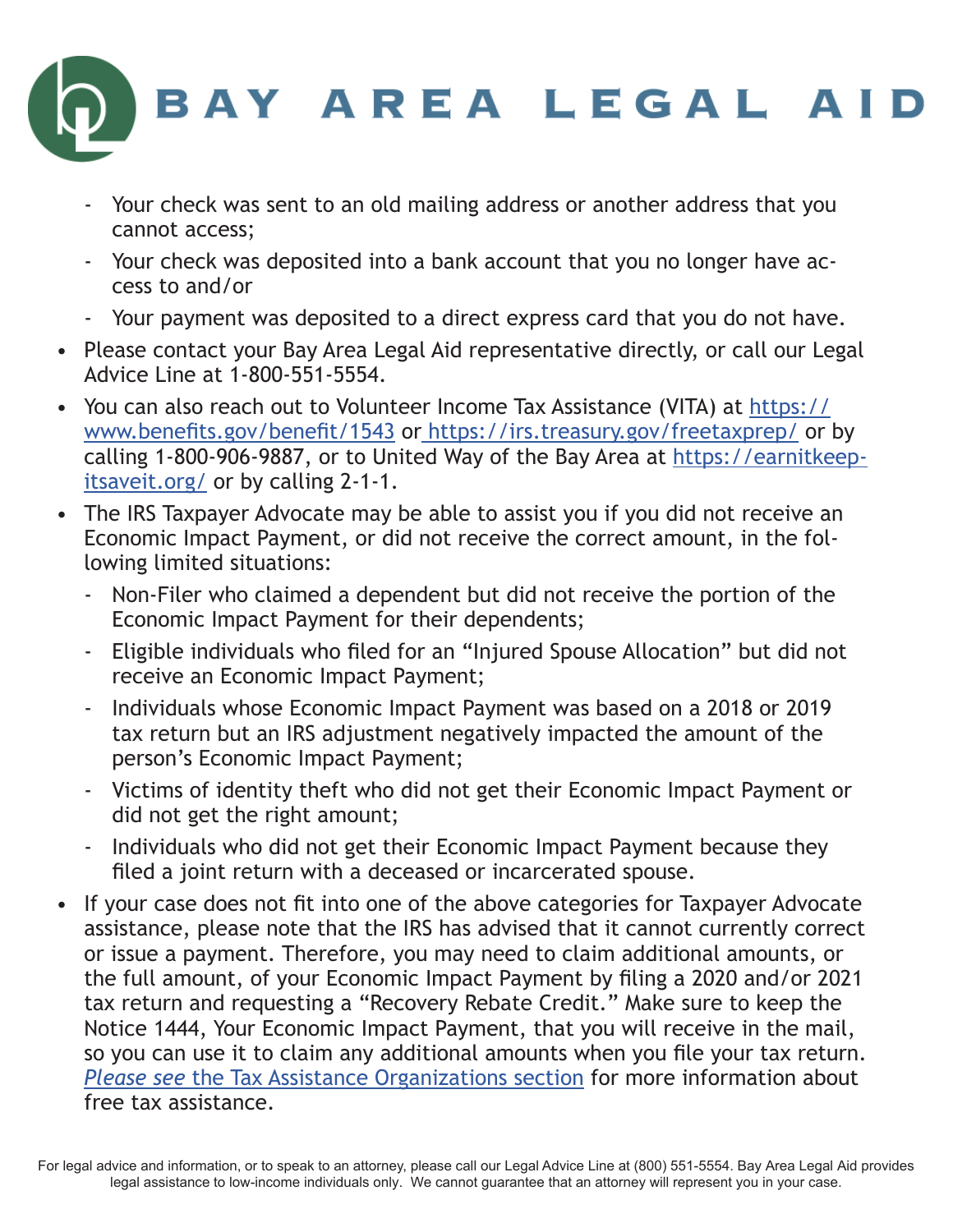

#### **I received my Economic Impact Payment by check, but it was lost, stolen, or destroyed—What should I do?**

- If you did not get your Economic Impact Payment, but your status on the IRS "Get My Payment" page shows your payment was issued, or you received an IRS Notice that your payment was sent, you can request a "Payment Trace" by completing [IRS Form](https://www.irs.gov/pub/irs-pdf/f3911.pdf)  [3911](https://www.irs.gov/pub/irs-pdf/f3911.pdf)("Taxpayer Statement Regarding Refund").
	- Make sure to keep the Notice 1444, Your Economic Impact Payment, that you will receive in the mail, so you can use it to claim any additional amounts when you file your tax return.
- To request a Payment Trace, you can call the IRS (800-919-9835) or submit an [IRS](https://www.irs.gov/pub/irs-pdf/f3911.pdf)  [Form 3911\(](https://www.irs.gov/pub/irs-pdf/f3911.pdf)"Taxpayer Statement Regarding Refund") and:
	- Write "EIP" on the top of the form;
	- Complete Sections I, II and III;
	- Answer the refund questions as they relate to your Economic Impact Payment;
	- In Section I, Number 7, check the box for "Individual" as "Type of return" and enter "2020" as the tax period, and leave the "Date Filed" blank;
	- Mail or fax the form to the appropriate location listed at [https://www.irs.gov/](https://www.irs.gov/coronavirus/economic-impact-payment-information-center) [coronavirus/economic-impact-payment-information-center](https://www.irs.gov/coronavirus/economic-impact-payment-information-center).
- You should hear back from the IRS after about 6 weeks.
- If you do not hear back from the IRS after 6 weeks, you may need additional assistance from a tax provider. [Please see the Tax Assistance Organizations section](#page-6-0) for more information about free tax assistance.

## **I received a notice—either a mailed IRS Notice 1444 or a status update on the IRS website—stating that my Economic Impact Payment was issued, but I did not receive it. What should I do?**

- If you did not get your Economic Impact Payment, but your status on the IRS "Get My Payment" page shows your payment was issued, or you received an IRS Notice that your payment was sent, you can request a "Payment Trace" by completing [IRS Form](https://www.irs.gov/pub/irs-pdf/f3911.pdf)  [3911](https://www.irs.gov/pub/irs-pdf/f3911.pdf)("Taxpayer Statement Regarding Refund").
	- For more information about the timeline for when you should request a "Payment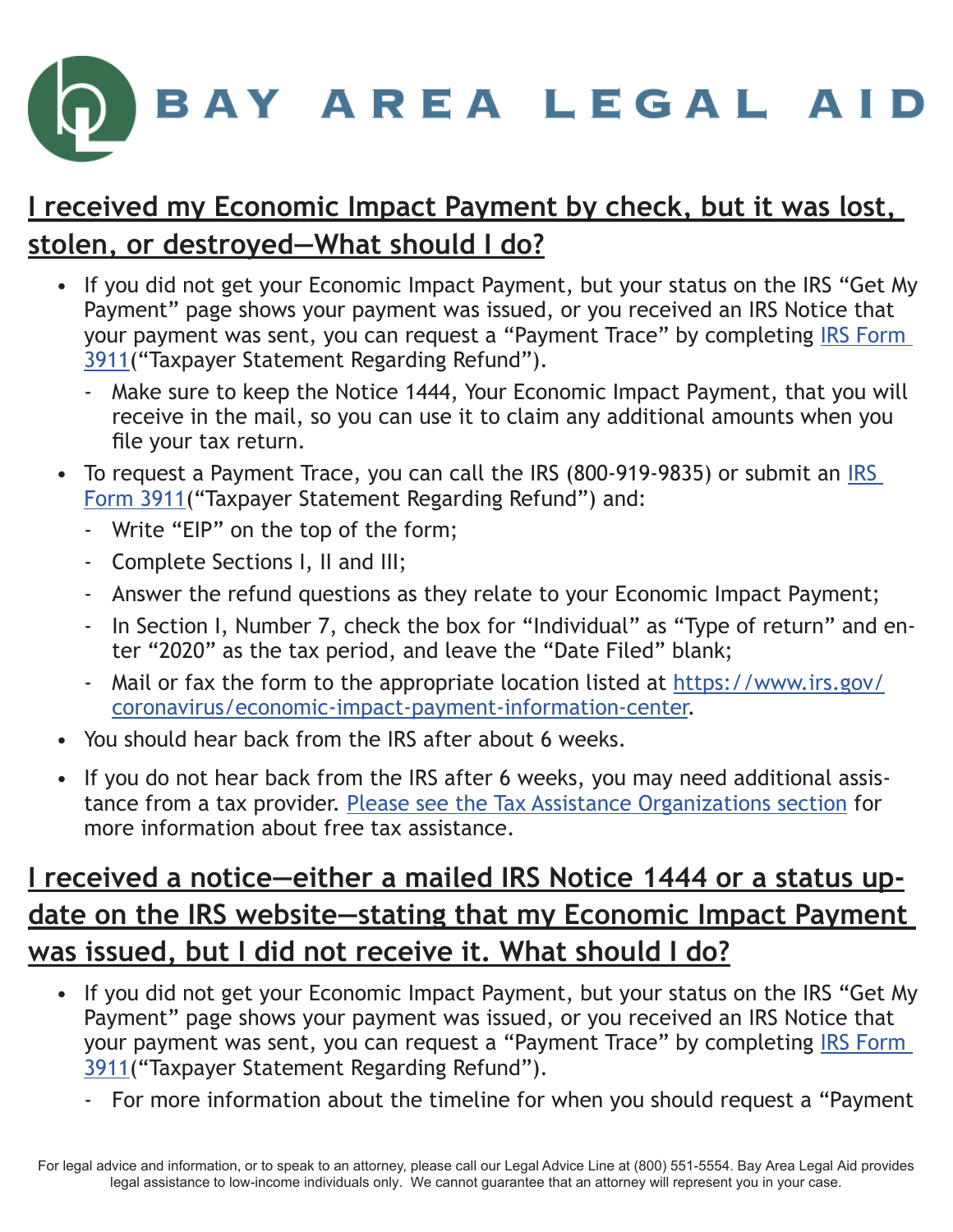

Trace", please visit [https://www.irs.gov/coronavirus/economic-impact-pay](https://www.irs.gov/coronavirus/economic-impact-payment-information-center)[ment-information-center](https://www.irs.gov/coronavirus/economic-impact-payment-information-center).

- To request a Payment Trace, you can call the [IRS](https://www.irs.gov/pub/irs-pdf/f3911.pdf) (800-919-9835) or submit an IRS [Form 3911\(](https://www.irs.gov/pub/irs-pdf/f3911.pdf)"Taxpayer Statement Regarding Refund") and:
	- Write "EIP" on the top of the form;
	- Complete Sections I, II and III;
	- Answer the refund questions as they relate to your Economic Impact Payment;
	- In Section I:
		- » Check the box for "Individual" as "Type of return";
		- » Enter "2020" as the tax period; and
		- » Leave the "Date Filed" blank.
	- Mail or fax the form to the appropriate location listed at [https://www.irs.gov/](https://www.irs.gov/coronavirus/economic-impact-payment-information-center) [coronavirus/economic-impact-payment-information-center](https://www.irs.gov/coronavirus/economic-impact-payment-information-center).
- You should hear back from the IRS after about 6-8 weeks. If you do not hear back from the IRS after 6-8 weeks, you may need to file a 2020 tax return to claim your payment. *Please see* [the Tax Assistance Organizations section](#page-6-0) for more information about free tax assistance.

### **I received a notice from the IRS (Letter 5071C) stating I need to verify my identity in order to receive my Economic Impact Payment(s)/Recovery Rebate Credits. What should I do?**

- If you got a letter from the IRS (5071C), you need to give the IRS more information so they can verify your identity before sending you your payments. You can verify your identity by:
	- Verifying on the IRS Verification website <https://sa.www4.irs.gov/ola/id-verify/>
	- Verifying by calling the IRS at (800) 830-5084 between 7am and 7pm. Note that wait times are long, so calling first thing at 7am may be the best time to be able to speak with an IRS representative.
	- Faxing the information requested to (855)277-503 and including the following documents:
		- » The 5071C letter you received from the IRS;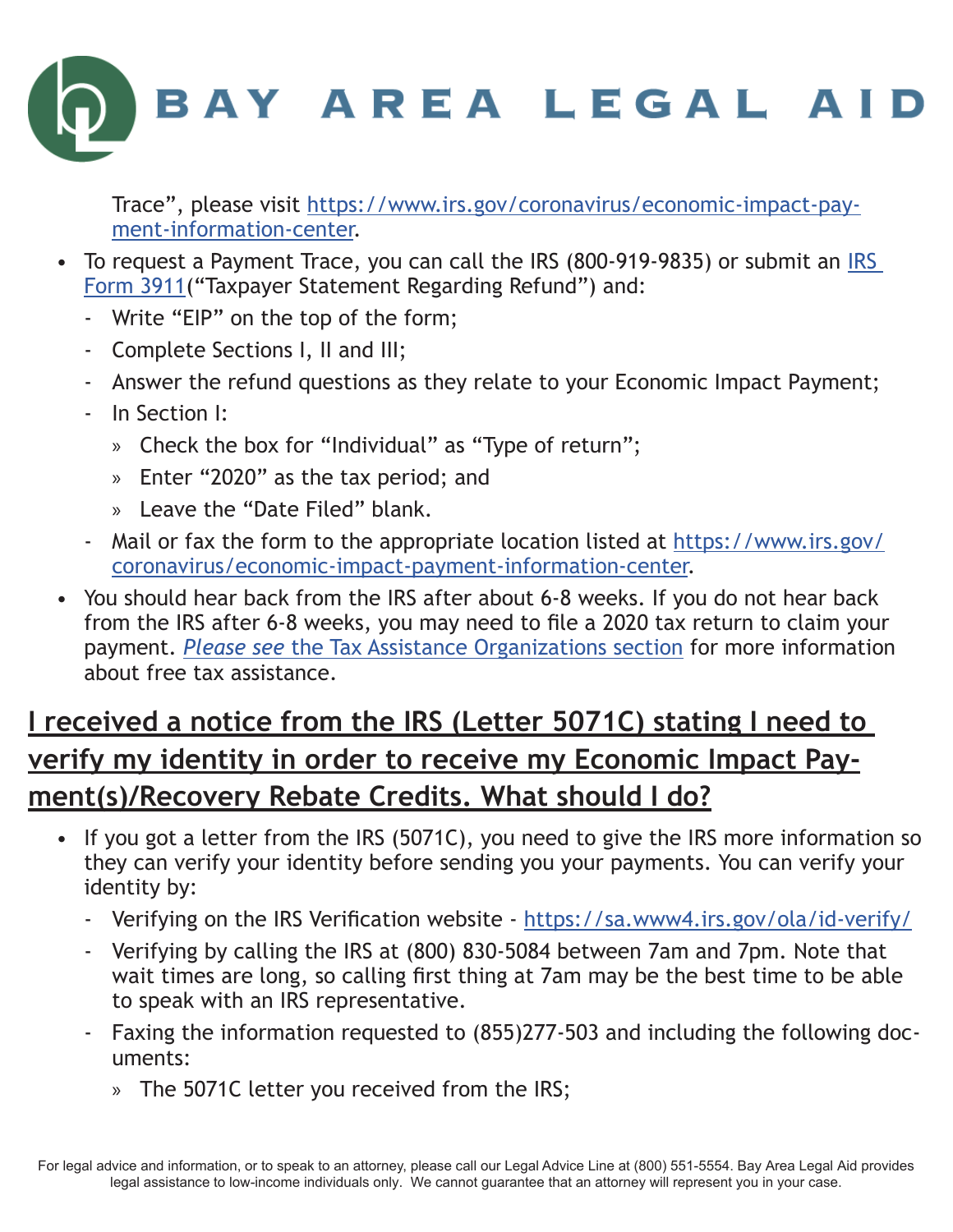

- An unsigned copy of the tax return you filed (current year/prior year);
- » An unsigned copy of a tax return from an earlier year(if you filed one);
- » Any supporting documents for each return, like Forms W-2, Forms 1099, Schedule C, Schedule F, etc.; and
- » Driver's license, State ID or Passport. If the refund is greater than \$3,000, then an additional form of ID is needed. The following documents may be used- Driver's license, State ID, Passport, Social Security Card, Tribal Membership Document, Car Title, Voter Registration Card. Mortgage Statement, Lease Agreement, Utility bill matching address on ID, Birth Certificate, School Records(Under 14 years of age).
- » At least one document must be a photo ID and all copies must be legible. This process can take up to 16 weeks.
- If you are unable to verify your identity online or by phone, you can ask to schedule an appointment at your local IRS office to verify your identity in person.
- For all of these options, please note that you will be required to have the following documents with you to provide to the IRS for identity verification:
	- Your 5071C letter, 5747C letter, 5447C letter, or 6331C letter;
	- The income tax return (form 1040,1040-PR, 1040-NR, 1040-SR, etc.) for the year shown on the letter;
	- Any other prior year income tax return; and
	- Any supporting W-2's, 1099's, Schedule C, Schedule F, etc.
- For more information, please visit [https://www.irs.gov/identity-theft-fraud-scams/](https://www.irs.gov/identity-theft-fraud-scams/identity-verification-for-irs-letter-recipients) [identity-verification-for-irs-letter-recipients](https://www.irs.gov/identity-theft-fraud-scams/identity-verification-for-irs-letter-recipients) and [https://www.irs.gov/individuals/un](https://www.irs.gov/individuals/understanding-your-letter-5071c-or-6331c)[derstanding-your-letter-5071c-or-6331c](https://www.irs.gov/individuals/understanding-your-letter-5071c-or-6331c)

#### **I have a representative payee for my public benefits—How will that impact my receipt of an Economic Impact Payment?**

- If you have a representative payee, your Economic Impact Payment will be deposited directly into the account that is managed by your representative payee, or your representative payee will receive a check in the mail with your payment.
- **• The Economic Impact Payment belongs to the Social Security or SSI beneficiary, and is not considered a Social Security or SSI benefit that requires management**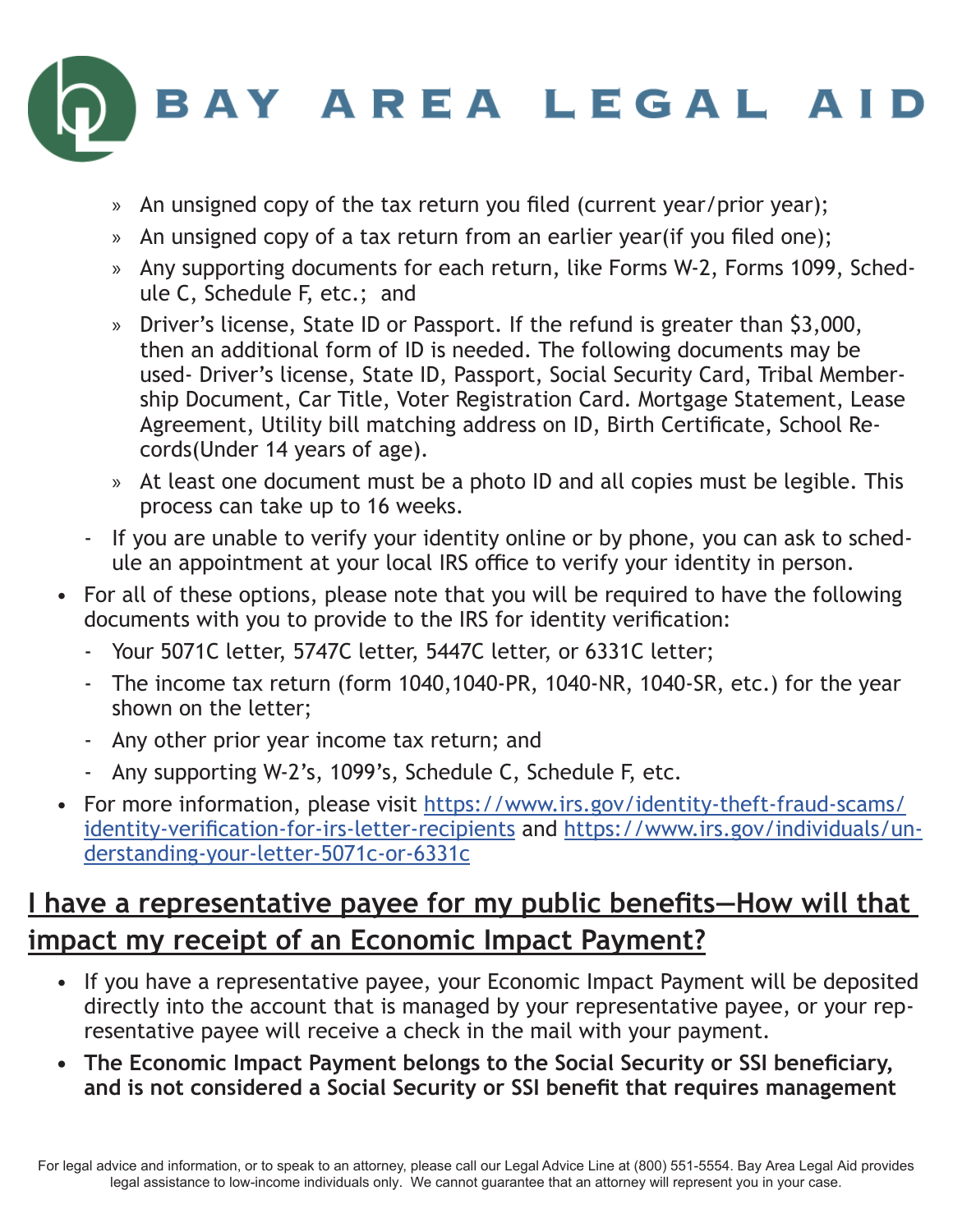

#### **or oversight by a representative payee.**

- If your representative payee has withheld or misused your Economic Impact Payment, you may also contact us at [www.baylegal.org/eip](http://www.baylegal.org/eip) or call our Legal Advice Line at 800-551-5554 for additional assistance.
- For more information and frequently asked questions about representative payees, please visit: [https://www.ssa.gov/coronavirus/?utm\\_content=pressrelease&utm\\_me](https://www.ssa.gov/coronavirus/?utm_content=pressrelease&utm_medium=email&utm_source=govdelivery )[dium=email&utm\\_source=govdelivery](https://www.ssa.gov/coronavirus/?utm_content=pressrelease&utm_medium=email&utm_source=govdelivery )

#### **I am a representative payee—What do I need to know about Economic Impact Payments?**

Information below is cited from the Social Security Administration website. BayLegal will make every effort to keep this information current, but we suggest also checking the SSA update page at<https://www.ssa.gov/coronavirus/>.

- **• Will the Economic Impact Payment (EIP) be deposited directly into the account managed by the representative payee?**
	- In certain situations, the Internal Revenue Service (IRS) may deposit a Social Security or SSI beneficiary's EIP into an account managed by the representative payee, or the representative payee will receive a check.
- **• How should a representative payee use a beneficiary's Economic Impact Payment (EIP?)**
	- The EIP belongs to the Social Security or SSI beneficiary. It is not a Social Security or SSI benefit. A representative payee should discuss the EIP with the beneficiary. If the beneficiary wants to use the EIP independently, the representative payee should provide the EIP to the beneficiary. If the beneficiary asks the representative payee for assistance in using the EIP in a specific manner or saving it, the representative payee can provide that assistance outside the role of a representative payee.
- **• What responsibilities does the representative payee have in managing the beneficiary's Economic Impact Payment (EIP)?**
	- Under the Social Security Act, a representative payee is only responsible for managing Social Security or SSI benefits. An EIP is not such a benefit. A representative payee should discuss the EIP with the beneficiary. If the beneficiary wants to use